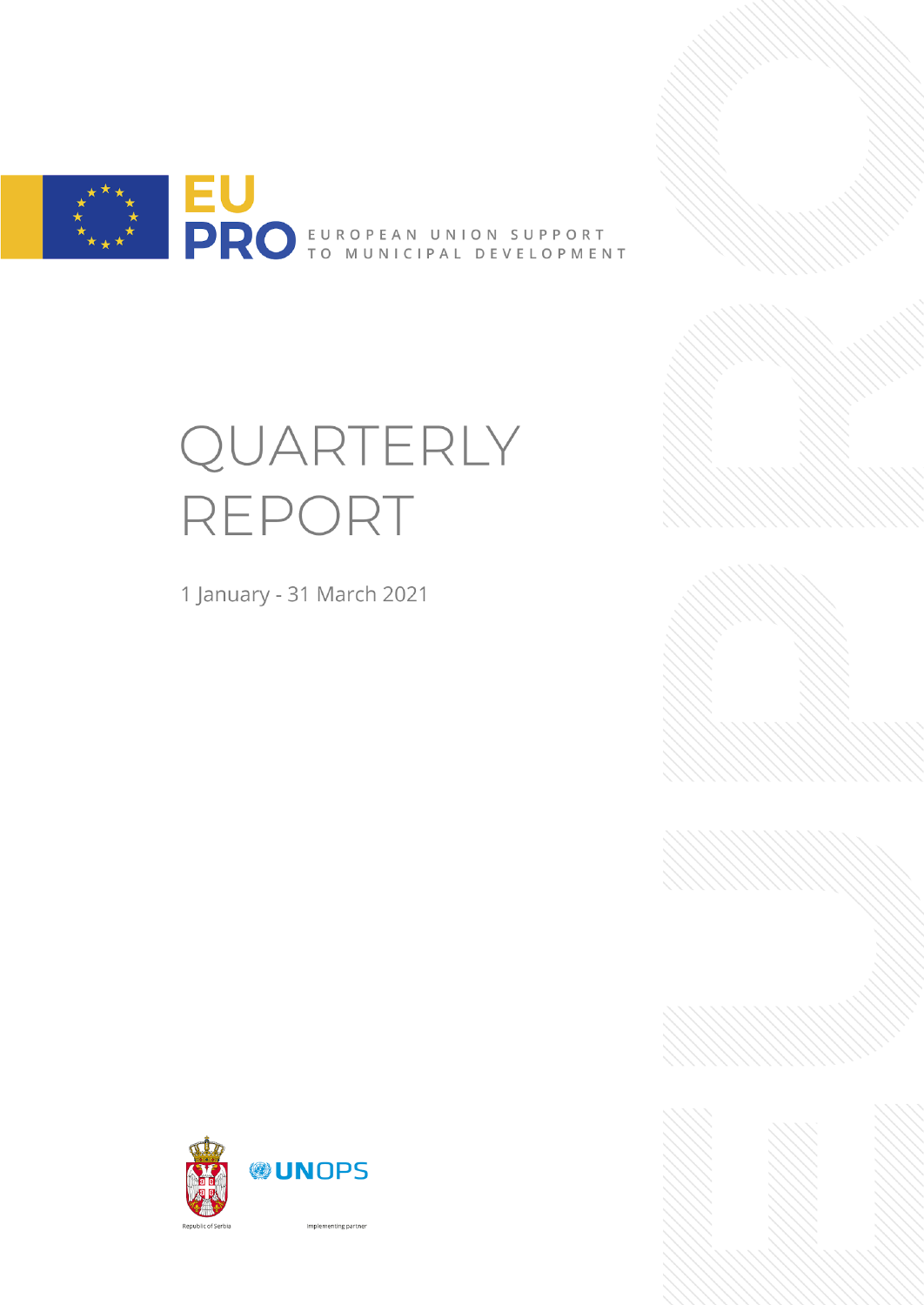

| Overall objective: To contribute to a more balanced socio-economic development in<br>Serbia |  |                                                                                                                 |  |  |  |  |  |  |
|---------------------------------------------------------------------------------------------|--|-----------------------------------------------------------------------------------------------------------------|--|--|--|--|--|--|
|                                                                                             |  | the contract of the contract of the contract of the contract of the contract of the contract of the contract of |  |  |  |  |  |  |

**Purpose:** To enhance competitiveness and social cohesion of the less developed areas by better market positioning and more competitive SMEs and developing/improving business enabling and social infrastructure

**Budget:** 25 million Euros

**Donor:** The European Union

**Start date:** 1 January 2018

**End date:** 30 June 2021

- **Programme area:** The Regions of Šumadija and Western Serbia and the Southern and Eastern Serbia
- **Implementing partner:** United Nations Office for Project Services (UNOPS)

**Report date:** 20 April 2021

**Period covered:** 1 January 2021 – 31 March 2021

**Prepared by:** UNOPS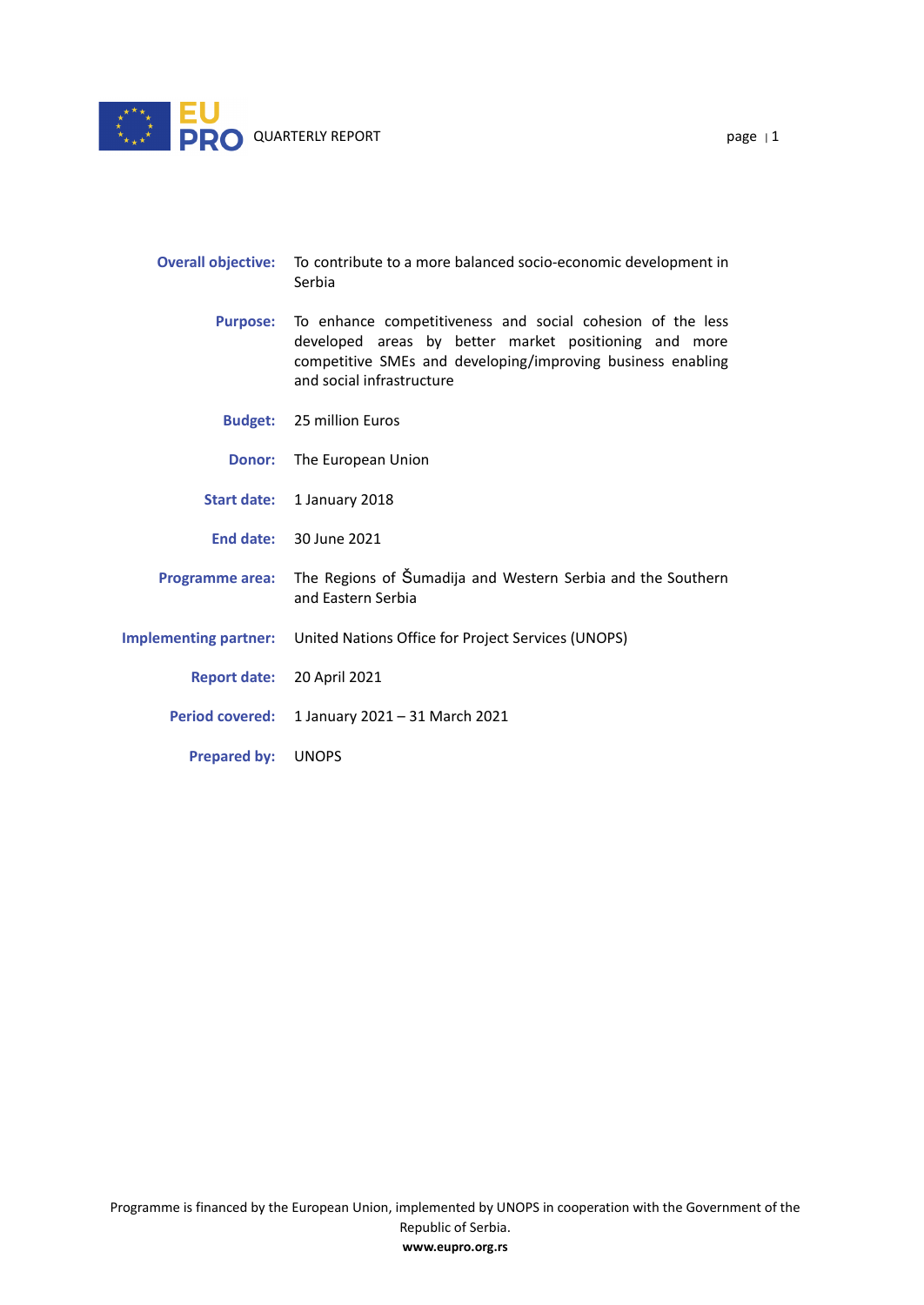

# <span id="page-2-0"></span>**Acronyms**

| AoR             | Area of Responsibility                                  |
|-----------------|---------------------------------------------------------|
| <b>BSO</b>      | <b>Business Support Organisation</b>                    |
| CВ              | Coordination Body for Preševo, Bujanovac, and Medveda   |
| <b>CFP</b>      | Call for Proposals                                      |
| <b>CIF</b>      | Citizens' Involvement Fund                              |
| <b>CSO</b>      | Civil Society Organisation                              |
| <b>DEU</b>      | Delegation of the European Union                        |
| <b>DAS</b>      | Development Agency of Serbia                            |
| <b>DoA</b>      | Description of Action                                   |
| EU              | <b>European Union</b>                                   |
| <b>FIDIC</b>    | The International Federation of Consulting Engineers    |
| GEM             | <b>Gender Equality Mechanism</b>                        |
| GG              | Good Governance                                         |
| <b>HR</b>       | Human Rights                                            |
| <b>LSG</b>      | Local Self-Government                                   |
| <b>MCTI</b>     | Ministry of Construction, Transport, and Infrastructure |
| <b>ME</b>       | Ministry of Economy                                     |
| MEI             | Ministry of European Integration                        |
| MSE             | Micro and Small Size Enterprises                        |
| <b>MSP</b>      | <b>Managing Successful Programmes</b>                   |
| <b>NGO</b>      | Non-governmental Organisation                           |
| <b>NMC</b>      | <b>National Minority Council</b>                        |
| <b>OHCHR</b>    | Office of the High Commissioner of Human Rights         |
| <b>OSCE</b>     | Organisation for Security and Cooperation in Europe     |
| PPF5            | <b>Project Preparation Facility 5</b>                   |
| <b>PRINCE 2</b> | <b>PRojects IN Controlled Environments</b>              |
| <b>PSC</b>      | Programme Steering Committee                            |
| <b>RDA</b>      | Regional Development Agency                             |
| <b>RFP</b>      | <b>Request for Proposals</b>                            |
| <b>RSPC</b>     | Serbia Programme Centre                                 |
| <b>SCTM</b>     | Standing Conference of Towns and Municipalities         |
| <b>SDC</b>      | Swiss Agency for Development and Cooperation            |
| <b>SME</b>      | Small and Medium Sized Enterprise                       |
| <b>PIMO</b>     | <b>Public Investment Management Office</b>              |
| <b>SIPRU</b>    | Social Inclusion and Poverty Reduction Unit             |
| <b>ToR</b>      | Terms of Reference                                      |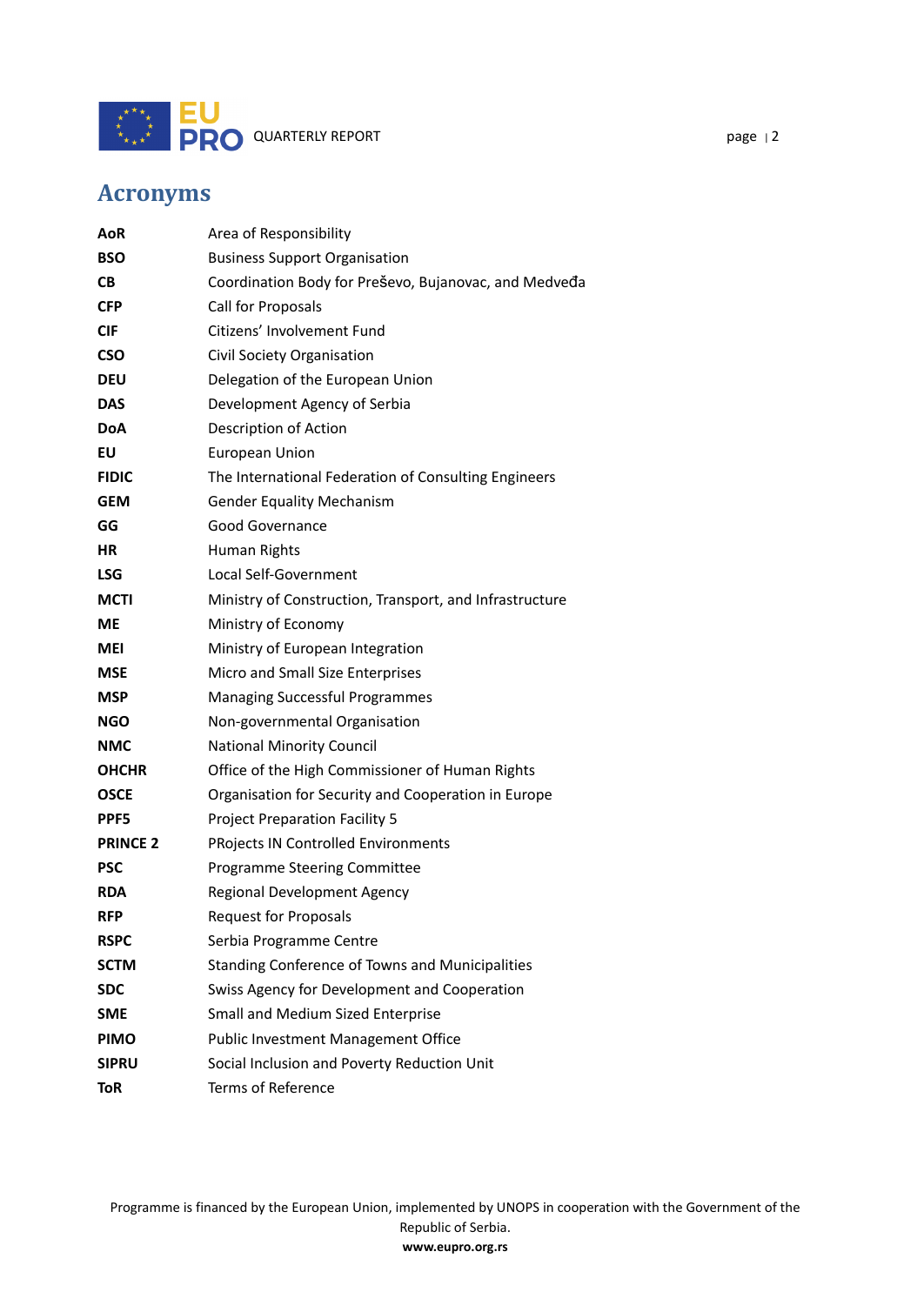

<span id="page-3-0"></span>The European Union Support to Municipal Development – EU PRO Programme has been steadily progressing towards its completion. With 92 projects completed during the quarter, the Programme has finalised activities on a total of 313 (or 91.5 percent) out of the 342 awarded projects.

Equally important, **the Programme has met a vast majority of set objectives** and is well on the way to achieving, or surpassing, all of the objectives. Thus far, the Programme contributed to creation of 1,367 new jobs. As a result of assistance to SMEs, 556 new jobs (out of which 241 or 43% are women) have been created in 199 beneficiary enterprises. Additionally, the Programme indirectly contributed to the creation of at least 781 jobs as a result of the economic infrastructure and 30 more as an outcome of the support to development of technical documentation. Furthermore, revenues of the beneficiary SMEs are continuously increasing regardless of the challenges, as well as the value of realised export. Finally, the set indicators have thus far been met for five out of nine activities.

Programme contribution to **enhanced competitiveness of enterprises persisted.** In addition to creation of 133 new jobs during the quarter, available financial statements of the beneficiary SMEs indicate an increase in revenues by an average of 22.5 percent in 2020 compared to the previous year. This support is complemented and enhanced by its impact on local communities, with an additional 14,000 people benefiting from the Corporate Social Responsibility (CSR) activities implemented by 58 SMEs since the beginning of the year. Cumulatively, CSR activities implemented by 195 beneficiary SMEs have reached a total of 34,000 beneficiaries.

The Programme also contributed to **tangible improvements of the business environment**, the most notable relating to contribution of supported projects for introduction and development of the Geographical Information Systems (GIS). Namely, going well beyond the set objectives, through 19 projects implemented in 34 municipalities, a total of 134 thematic applications have been developed and made available. Developed applications contribute to improvement of the public infrastructure, attractiveness of the business environment, protection of natural and cultural heritage, enabling conditions for tourism development and environmental protection.

Direct **contribution to the quality of life for over 4,880 citizens** during the quarter has been made with completion of the two local infrastructure projects. The reconstruction of the water supply network in Kučevo ensured sustainable water supply and enhanced health security for 4,823 beneficiaries directly connected to the network. This intervention is also expected to decrease losses by 20 percent along with reduced operational costs for maintenance of the network, thus generating savings for the municipality. Likewise, the reconstructed cultural centre in Babušnica enabled better working conditions for 58 employees and reduced maintenance costs, along with provision of higher quality services for the citizens of Babušnica. Thus far, over 162,000 citizens have directly benefited from the 36 implemented social infrastructure projects, including 13,000 from the vulnerable groups.

Further results of the Programme support to social cohesion projects have been registered. Three projects in Bor, Požarevac and Lebane **improved opportunities for 135 marginalised young people** both in higher education and the labour market through learning support programmes and by improving competences of 72 professionals from relevant institutions and the civil sector in working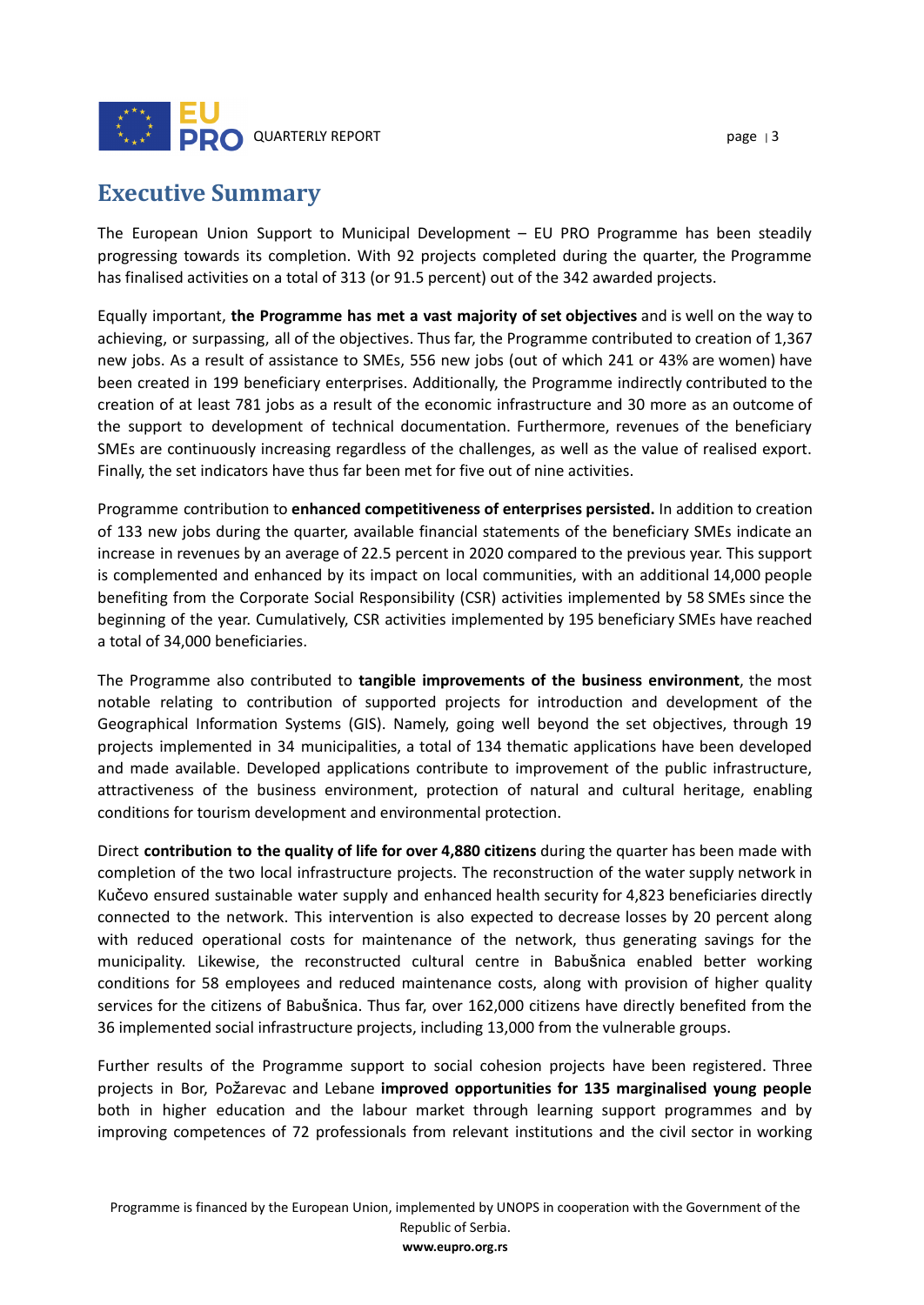

with children and youth from disadvantaged groups. With this, the social cohesion activities have reached over 4,600 excluded citizens.

**Capacities of the health system to respond to the pandemic have been empowered** with procurement of 19 ambulance vehicles which have been immediately placed in use by the beneficiary health centres in Belgrade and 17 Programme municipalities.

Preparing for the closure, the Programme conducted a **research of the civil sector capacities by assessing twenty beneficiary Civil Society Organisations** (CSOs) in three areas - project management, contribution to development strategies and improvement of social welfare services. The key findings include reliance of the civil society sector on public funding and a persistent need to enhance their fundraising capacities. Furthermore the findings show a need for support in recognizing the role of the CSOs in development planning processes led by the public institutions. The survey also confirmed the relevance of interventions implemented by the Programme and clear indication that the CSOs should be further supported to implement projects in response to the urgent needs of the most vulnerable citizens as the expertise and experience exists and their capacities can be quickly deployed.

The **communication activities accompanied implementation of the Programme** focusing on the promotion of its results through twenty success stories and one press release published, generating 153 media reports and reaching over 140,344 people through the EU PRO Facebook page alone. In addition, the ceremonial handover of ambulances procured from Programme funds repurposed for COVID-19 response was attended by the highest national and international officials including President of the Republic of Serbia Aleksandar Vučić, the EU Ambassador to Serbia Sem Fabrizi, Minister of European Integration, Jadranka Joksimović and Minister of Health, Zlatibor Lončar and the Head of UNOPS, Michela Telatin, as well as 17 ambassadors and representatives of the EU member states. The event generated substantial positive media coverage of over 150 positive media reports, with more than a half published in the national media.

The overall **Programme exposure to risks has been reduced** as the implementation has entered the final phase. There are still, however, uncertainties that could affect full materialisation of the planned outcomes for few of the remaining 29 projects under implementation, such are delays in delivery of equipment from China which, adding up to delays in production and transport caused by the pandemic, influenced further delays on several supported projects, and contributed to the cancellation of some of the planned activities. Furthermore, in the long term perspective the prolonged duration of the pandemic poses concerns for sustainability of the achieved results, though no negative impacts have been registered thus far.

This Report provides review of progress and performance, update on management and coordination issues, review of assumptions and risks, quality and sustainability considerations, insight into the key outputs for the next reporting period, and lessons learned. A number of annexes give the readers opportunity to get in depth knowledge of some specific actions taken by the Programme.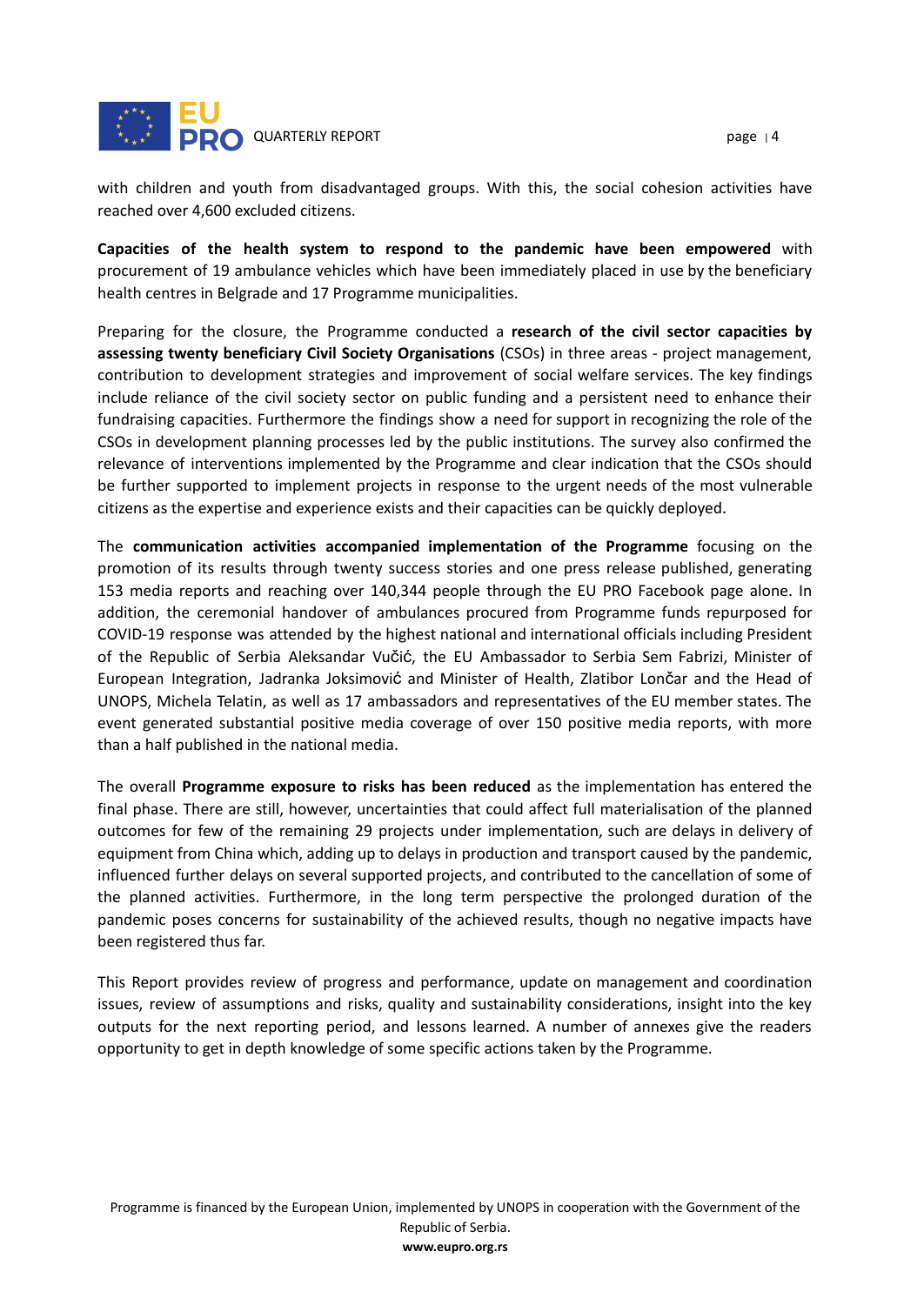

## **Table of Contents**

| Acronyms                              | $\overline{2}$   |
|---------------------------------------|------------------|
| <b>Executive Summary</b>              | 3                |
| Review of progress and performance    | 6                |
| Policy and programme context          | $\boldsymbol{6}$ |
| Progress towards achieving objectives | 7                |
| Result 1                              | 8                |
| Result 2                              | 9                |
| Result 3                              | 11               |
| Management and coordination           | 14               |
| Programme Steering Committee          | 14               |
| Coordination                          | 14               |
| Finances                              | 15               |
| Human resources                       | 15               |
| Procurement                           | 16               |
| Grants administrative support         | 16               |
| Reporting and monitoring              | 16               |
| Risks and issues                      | 16               |
| Quality                               | 17               |
| Sustainability                        | 18               |
| Lessons Learned                       | 18               |
| <b>Communications and Visibility</b>  | 18               |
| Work Plan                             | 20               |
| LFM - progress against indicators     | 21               |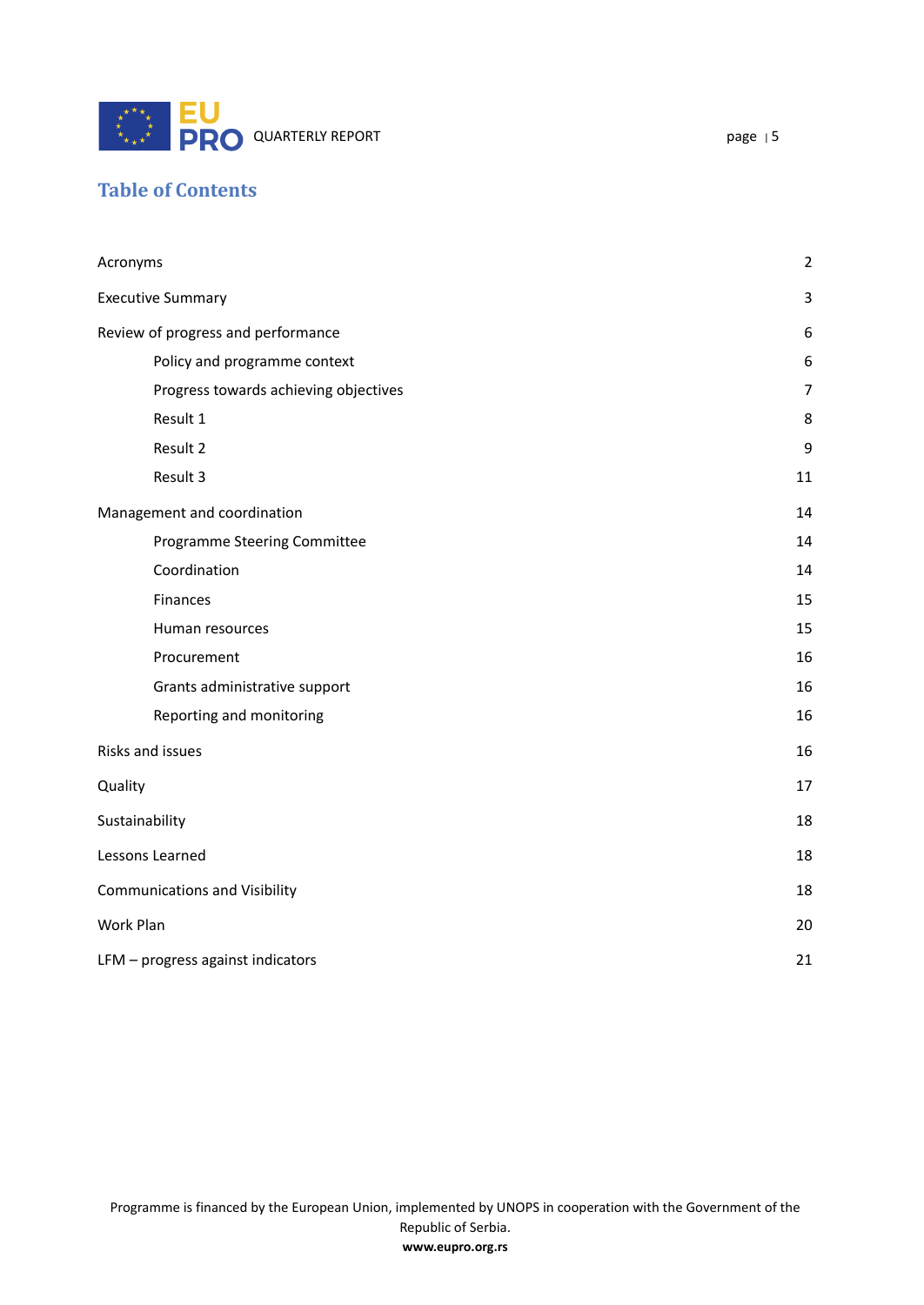

## <span id="page-6-0"></span>**Review of progress and performance**

#### <span id="page-6-1"></span>**Policy and programme context**

The Law on [Social](http://www.parlament.gov.rs/upload/archive/files/cir/pdf/zakoni/2021/95-21.pdf) Cards developed by the Ministry of Labour, Employment, Veteran and Social Policy has been adopted in February 2021. The Law envisages a fairer distribution of funds allocated for social benefits and foresees a database which shall unite various rights previously in different databases, including the rights in the field of children and veterans, protection of persons with disabilities and databases from the Central Population Register, the Ministry of Interior, Pension and Disability Insurance Fund, National Employment Service, Tax Administration and the Geodetic Institute. This Social Map Register will serve as a central repository for information on the socio-economic status of individuals which will enable easier access to rights and services in the field of social protection. Initially, the Register will include citizens who already use some rights from social protection, those whose requests are in the procedure, as well as citizens who have ever submitted a request, but have been rejected. The Law will enter into force as of 1 March 2022.

The annual assessment of political rights and civil liberties performed by the watchdog organisation, the [Freedom](https://freedomhouse.org/country/serbia/freedom-world/2021) House was published in March 2021. The Freedom in the World 2021 Report provides information on the 195 assessed countries. Serbia Country Report records further decline of the country on the Global Freedom Score, where Serbia scored 64 index points in 2020, two down from the previous year, and the country was categorised as partly free. The following key developments in 2020 contributed to the Serbia's rating decline: irregularities during the parliamentary election campaign and on election day; excessive force used by the police during the demonstrations against the announcement of a COVID-19 lockdown and other government policies in July; non-transparent respond to the COVID-19 pandemic by the officials and retaliation against medical professionals who criticized the government's handling of the pandemic.

The Economic Reform [Programme](https://rsjp.gov.rs/wp-content/uploads/Program-ekonomskih-reformi-RS-2021-2023.pdf) (ERP) for the period 2021-2023 has been adopted in January 2021 as the most important strategic document pertaining to the dialogue with the EU concerning the economy. The Programme covers the priority structural reforms, including energy and transport markets, agriculture, industry and services, business environment and the fight against the gray economy, research, development and innovation and digital transformation, reforms in the field of economic integration, education and skills, employment and the labour market, as well as health and social protection. The ERP provides the objectives for the structural reforms of the economy and for setting the mid-term macroeconomic and fiscal policies, as well as for coordination of economic policies with the EU.

The Ministry of Economy has published eight [public](https://privreda.gov.rs/javni_pozivi/) calls to support economic growth in 2021. Funds of 1.55 billion RSD (13.2 million EUR) will be invested for support for procurement of equipment for SMEs. An additional 150 million RSD (1,3 million EUR) is allocated for support to Startup SMEs (registered within the last two years), and 100 million RSD (850K EUR) is allocated for the public call for support to SMEs owned by women and youth registered in the last five years. The Ministry also published a Public Call for the RDAs to provide support to women and youth entrepreneurs who wish to apply for the grants and loans. Eligible activities under these public calls include purchase of new and used (up to five years old) equipment and vehicles, construction works related to production space and introduction of services as digitalization or similar. Grant support is limited to 25% for the public call for equipment up to 45% in the public call for Women and Youth Entrepreneurship and conditioned with approval of the loan from the selected banks or National Development Fund. Two hundred millions RSD (1.7 million EUR) has been allocated for the Public Call aimed at private companies (including medium and large companies) for their development projects. Fast growing companies and companies registered in the underdeveloped LSGs can apply for this support. The Ministry of Economy also published Public Call for selecting an implementing partner for promotion of

Programme is financed by the European Union, implemented by UNOPS in cooperation with the Government of the

Republic of Serbia. **www.eupro.org.rs**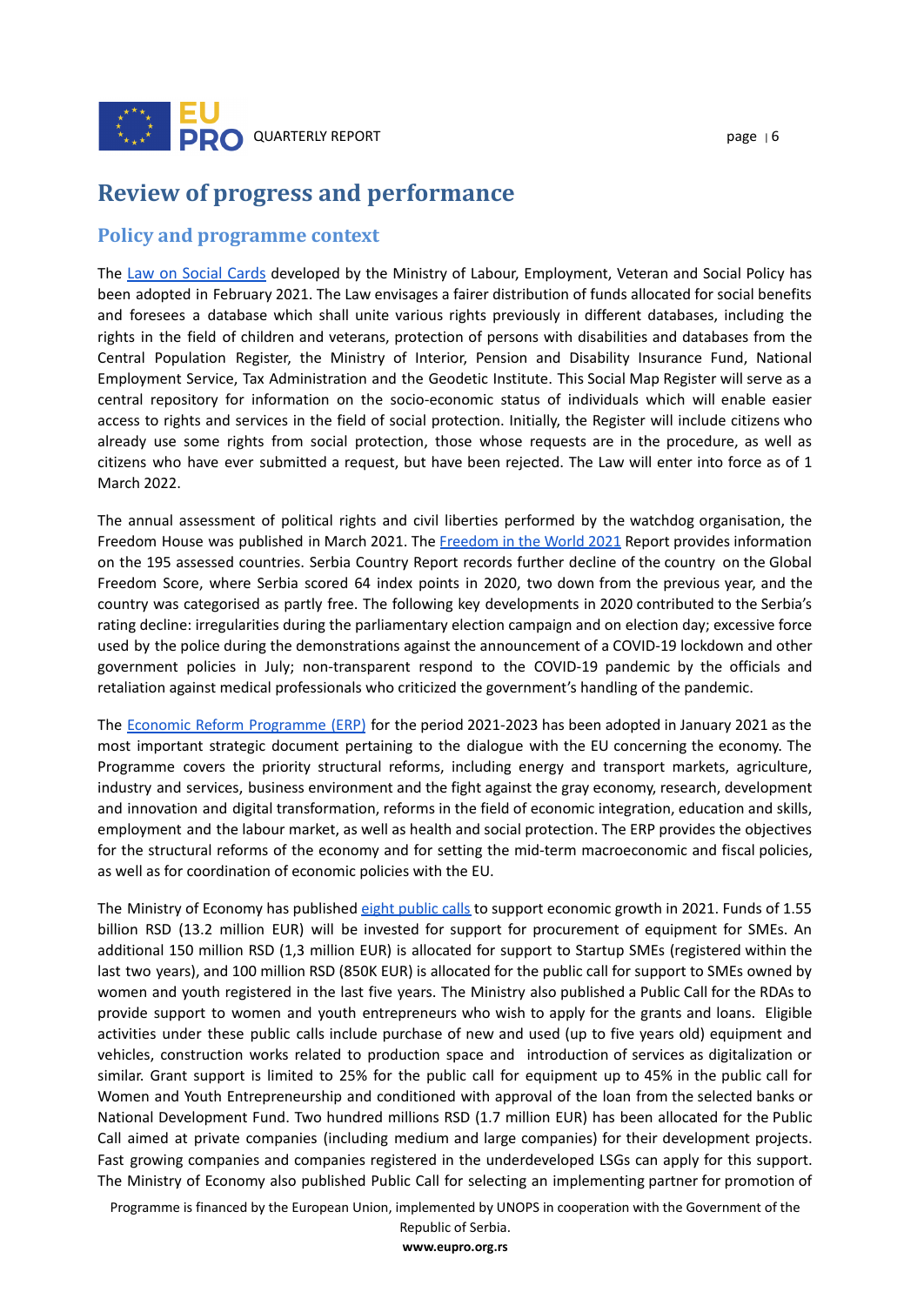

digital transformation, education and consulting about digital transformation and conducting support programmes for digital transformation of the industrial production sector. One billion RSD (8.5 million EUR) has been allocated for the public call for improvement of business infrastructure, mainly for infrastructure in the business zones and infrastructure related to development of tourism. This public call was published for 15 days from 21 January to 4 February 2021.

In partnership with the China Road and Bridge Corporation (CRBC), the [Government](https://www.mgsi.gov.rs/lat/aktuelnosti/momirovic-najznacajniji-projekat-izgradnje-komunalne-infrastrukture-u-srbiji) of Serbia has [announced](https://www.mgsi.gov.rs/lat/aktuelnosti/momirovic-najznacajniji-projekat-izgradnje-komunalne-infrastrukture-u-srbiji) investment of 3.2 billion Euros for design and construction of utility infrastructure and solid waste disposal. The planned investment will include design and execution of works on the construction of wastewater treatment plants, sewage network and pumping stations in 65 municipalities and cities, at a total of 73 locations, as well as rehabilitation or construction of regional landfills at six locations. The works will be conducted by Chinese companies with mandatory engagement of Serbian subcontractors in a percentage of not less than 49% of the total subcontractors engaged. This investment should contribute to increased treatment of wastewater (which is currently at 12% in Serbia) and increase connections to the sewage system connections (noting that 42% of facilities are still not connected to the sewage system). It should also contribute to eliminating river pollution and contribute to the overall health of the inhabitants of Serbia.

## <span id="page-7-0"></span>**Progress towards achieving objectives**

During the quarter, the Programme made a **solid progress towards completing the outstanding activities**. Ninety-two projects are finalised bringing the total number of completed projects to 313, or 91.5 percent. The 29 remaining ongoing projects are expected to be completed by mid-May 2021. The greatest progress was made with activities targeting SMEs with activities concluding on 68 projects followed by 16 projects relating to the Geographical Information System.



Further results related to the inclusion of excluded youngsters and interethnic understanding resulting from the social cohesion activities are recorded. The inter-municipal project realised in Prijepolje, Priboj, Sjenica, Novi Pazar and Tutin contributed to the inter-ethnic cooperation and understanding of the Bosniak and Serbian communities through a participatory process which gathered almost 100 participants from public and civil sectors. As a result of the joint work of two communities, five elements of the intangible cultural heritage (ICH) specific for the region are identified, recorded and officially nominated for their inscription in the National Register of ICH of the Republic of Serbia according to the UNESCO methodology. Their adoption by the National Committee for the ICH is expected in 2021. At the moment, the National Inventory of the ICH contains 53 elements inscribed on the List of the ICH.

Infrastructure registered significant progress during this quarter through 22 finalised grant projects, predominantly from GIS related activities. Over 188,500 people directly benefited from the results of

Programme is financed by the European Union, implemented by UNOPS in cooperation with the Government of the Republic of Serbia.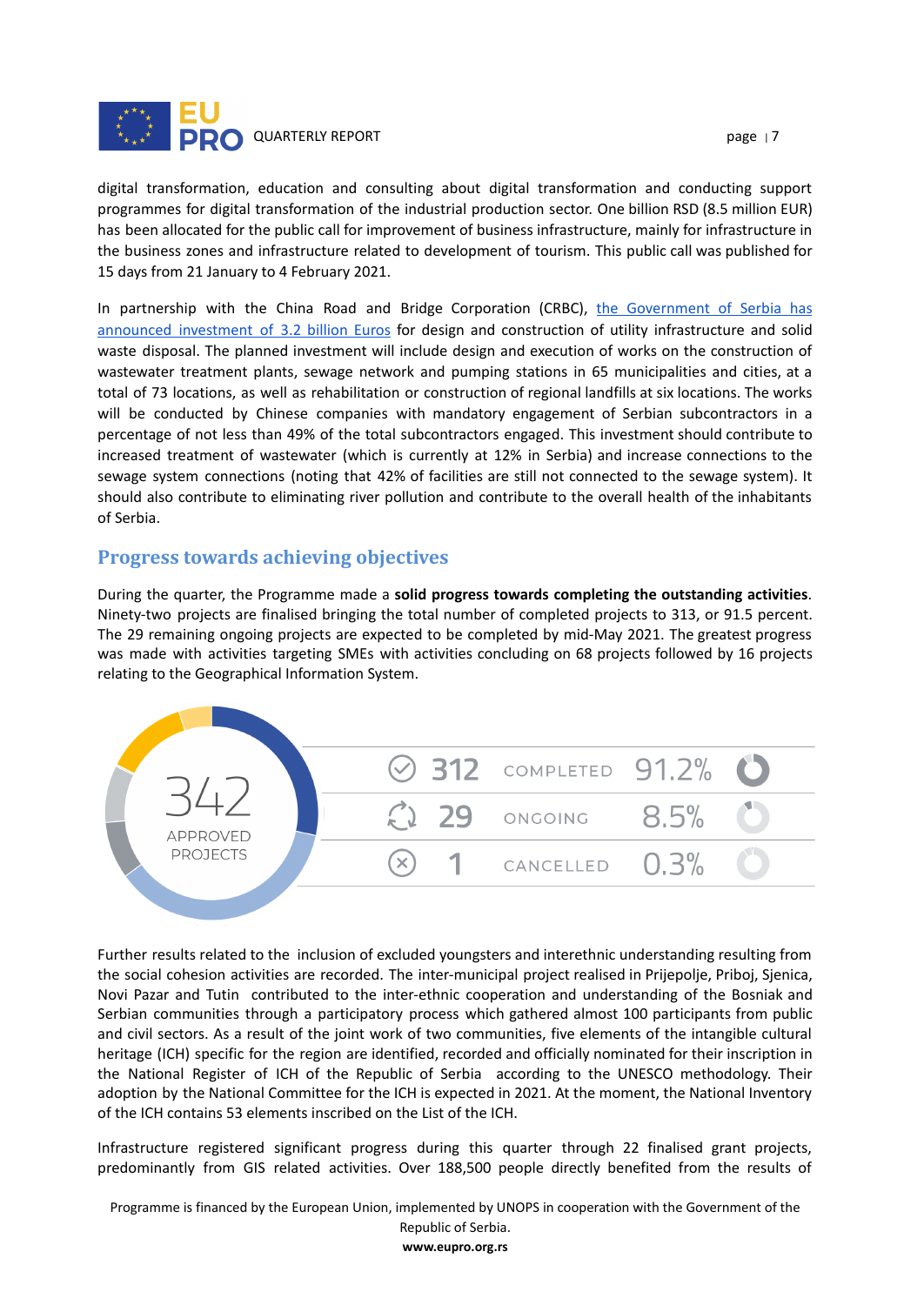

infrastructure activities while indirectly, the Programme contributed to better living conditions to 5,7 million inhabitants out of which 2,9 million are women and more than 67,000 from vulnerable groups.

During January, the Programme finalised the set of three workshops on Integrated and Sustainable Territorial Development (ISTD), commenced during December 2020, as means for enhancing internal capacities to plan and deliver ISTD-related activities. The three two-hour workshops were structured to include international and local examples of ISTD projects. The workshops focussed on the immediate challenges we shall be facing with initiation of EUPRO Plus and were attended by MEI and DEU representatives.

The assessment of the local self governments (LSGs) development potential, initiated in late December 2020, was also concluded during February 2021 with a fairly high response rate and responses collected from 63 LSGs. The detailed assessment of the survey results is underway. However, preliminary assessment indicates existing pipeline of a total 710 projects prepared for implementation with obtained all relevant permits in total value of 400 million EUR, out of which 535 project prepared for social infrastructure, 40 for environmental protection and 79 for economical infrastructure which is indicator of solid preparedness of local self governments in terms of planning. In addition, Tutin prepared documentation for a capital development project based on the development strategy for Tutin, covering 150ha of industrial zone Ljeskova. Aim of the project is sustainable regional development and attraction of direct foreign investments. Project includes 1000 business and 2000 residential objects with included social facilities like public school, hospital and kindergarten. The assessed value for building and infrastructure was 600 million EUR, while for the capacities for primary production 400 million EUR.

#### <span id="page-8-0"></span>**Result 1**

Improved technological structure of SMEs and their ability to increase their market share

During the quarter, 133 new jobs have been created in beneficiary SMEs, contributing to a total of 556 new jobs created by 199 beneficiary enterprises out of which 241 or 43 percent are occupied by women. Based on the financial statements already published by the 55 beneficiary companies, their revenue in 2020 has increased on average by 22.4 percent compared to the previous year. Though the overall results are positive, the impact of the COVID-19 pandemic has evidently affected SMEs from the food industry whose businesses are linked with the hospitality industry with registered decrease in revenues up to 55 percent. On the other hand, some joinery manufacturers and other SMEs from the food industry have doubled or tripled revenues in 2020.

An additional 14,000 people benefited from the Corporate Social Responsibility activities conducted by supported SMEs contributing to a total of over 34,000 beneficiaries of the CSR activities.

#### **Activities**

#### 1.1 Grant scheme for SMEs

During the quarter, activities on 67 projects implemented by SMEs selected under the Second Call for SMEs have been finalised, bringing the total number of completed projects under this Call to 87. The remaining 22 projects implemented by SMEs needed to be extended due to various challenges, the key being delays in delivery of equipment from abroad (mainly due to blockage of the Suez Canal in March 2021), prolonged period for generation of new employment due to global economic challenges and finalisation of the Corporate Social Responsibility (CSR) activities which needed to be adapted to COVID-19 restrictions.

Equipment was delivered to 55 beneficiary SMEs during the reporting period and 58 SMEs have completed CSR activities. Total of 195 SMEs have finalized their CSR activities.

Programme is financed by the European Union, implemented by UNOPS in cooperation with the Government of the Republic of Serbia. **www.eupro.org.rs**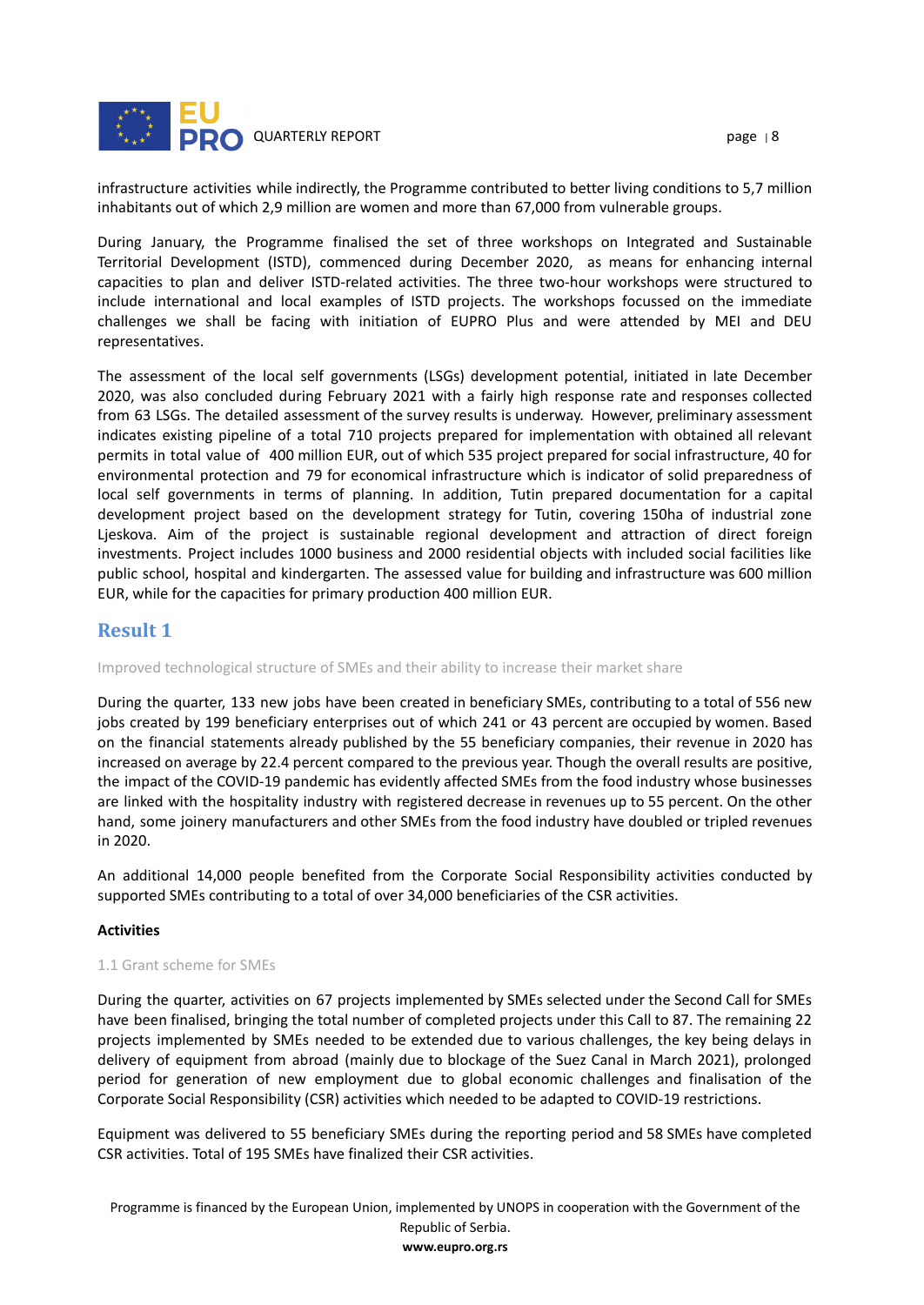

#### 1.2 Support to Business Support Organisations (BSOs)

During the quarter activities on two projects implemented by BSOs have been concluded: the RDA SEDA organised a final event and presented the project results, including development of digital marketing packages for 22 SMEs and the BSO "Dunđer" supporting construction sector concluded activities on introduction of an innovative EU Open House methodology, a method for assessment of durability, quality and sustainability of buildings and ten experts from member companies have been trained for the profession Open House evaluator.

The last remaining active BSO project is the one implemented by the RDA Zlatibor. The RDA has signed the contract for certification and recertification of nine companies from the metal sector, members of West Metal Group Cluster and published procurement for the final project activity, the creation of virtual online tours of cluster companies with creation of 3D product models and redesign of the cluster web site. The initial procurement process for these services was not successful and therefore needed to be repeated.

#### <span id="page-9-0"></span>**Result 2**

Improved conditions for business operations through more efficient administrative service provision, better land management and specific small scale infrastructure investments

During Q1 2021, the Programme finalised 20 projects out of which 16 related to GIS, and reached the total number of 55 out of 60 completed projects aimed to contribute to the improvement of the business environment. The five remaining projects - One Detailed Regulation Plan (Surdulica), two GIS projects (Čačak and Vranje) and two Technical Documentation projects (Kraljevo and Niš) - are in the final phase with no identified risks for delays outside of the Programme timeframe.

The most significant outputs during the quarter were achieved through GIS projects. The aim of nineteen supported projects was to improve public infrastructure, to provide a more attractive business environment, to protect natural and cultural heritage and develop conditions for tourism and to protect the environment through an estimated 57 GIS thematic applications. The realised number of applications went well beyond the set milestone and a total of 134 thematic applications were developed and several more outside of the four themes proposed in the conditions of the call for proposals. Additionally, through 19 trainings, 402 people increased their capacities (out of which 170 or 42 percent were women) to operate the GIS applications.



Programme is financed by the European Union, implemented by UNOPS in cooperation with the Government of the Republic of Serbia. **www.eupro.org.rs**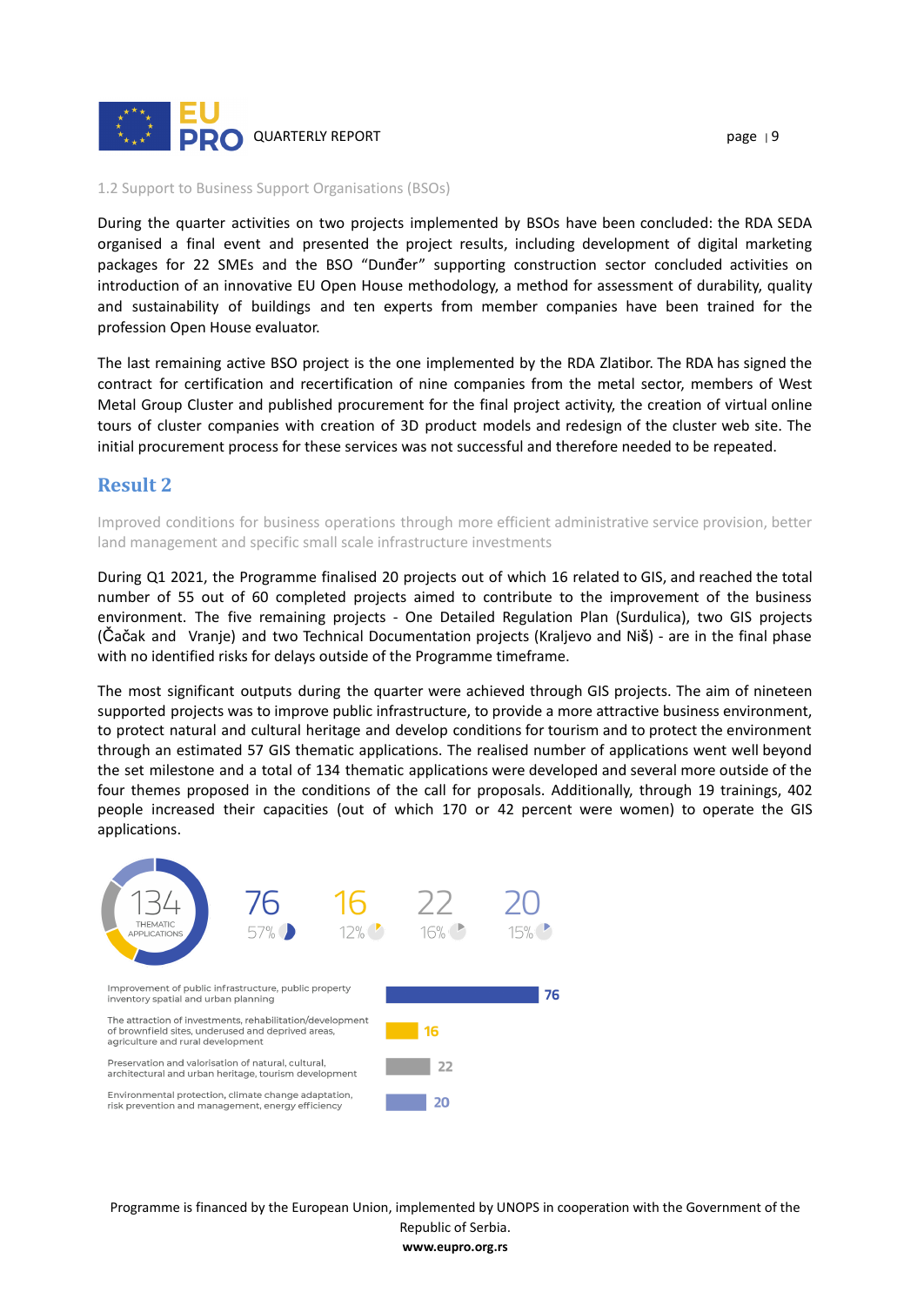

#### **Activities**

2.1.1 Enhancing land management through development of GIS and improved access to geospatial data

Sixteen projects related to introduction of Geographic Information Systems (GIS) have been finalised during the quarter, contributing to completion of a total of 17 out of the awarded 19. The remaining two projects implemented by Čačak and Vranje needed to be extended by the end of April 2021, due to delays in conduct of final procurement processes.

All 34 LSGs supported through these 19 projects now have operational GIS, with improved existing or established new institutional framework for GIS, procured open source GIS software and GIS-related hardware. As a part of GIS development, besides basic GIS cadastral data, all applicants and partner LSGs have developed various thematic applications within five thematic areas defined in CfP: Spatial and urban planning; improvement of public infrastructure, public property inventory; attraction of investments, rehabilitation/development of brownfield sites, underused and deprived areas, agriculture and rural development; preservation and valorisation of natural, cultural, architectural and urban heritage, tourism development; and environmental protection, climate change adaptation, risk prevention and management and energy efficiency. A total of 134 thematic applications were developed. Concerning enhancement of LSGs capacities for using GIS tools, through various basic and specialized GIS training, 402 participants in total gained or improved knowledge necessary for use of GIS tools, out of which 170 (42%) were women.

#### 2.1.2 Development of urban plans related to economic development

Activities on two more projects for the development of Detailed Regulation Plans (DRPs) implemented by Majdanpek and Vlasotince have been completed during the quarter, adding up to a total of 18 out of the 19 awarded projects. Out of the 19, the project with Blace municipality was cancelled in 2020, and due to the failure of Raška municipality to facilitate provision of conditions from the Public Enterprise Railways of Serbia, the plan developer was unable to finalise thus the project only partially achieved the set objectives.

In this quarter, Majdanpek and Vlasotince initiated the plans adoption procedure and the municipality of Surdulica completed the public insight on 29 March 2021.

The only ongoing DRP is for Hotel Vlasina in Surdulica, for which EU PRO granted the time extension by the end of April. The Plan is pending planning committee approval.

#### 2.1.3 Development of project technical documentation for projects contributing to economic development

During this quarter, Vranje and Čačak finalized activities on completion of technical documentation projects adding up to the total of ten out of the 12 awarded projects. Čačak issued the construction permit for the Technology Park on 18 February 2021, one day upon electronic submission of the necessary documentation, recording the most efficient issuance of a permit during theProgramme life cycle. Both Čačak and Vranje took over the completed execution design from contracted designers.

Implementation of the remaining two technical documentation projects is progressing. More advanced design for the drainage system in the industrial zone Šeovac, in Kraljevo, completed the technical documentation for the construction permit. Technical experts completed the mandatory third party review. The designer will submit the design for the construction permit once they address all reviewers remarks. Kraljevo addressed the risk of delay with another time extension request, which the Programme granted until the end of April to enable the finalisation of administrative processes and full completion of the execution design.

City of Niš managed to obtain the conditions from Public Enterprise EPS Niš after submitting the request for the second time, as EPS Niš denied to issue the conditions due to the incorrect design package submitted

Programme is financed by the European Union, implemented by UNOPS in cooperation with the Government of the Republic of Serbia.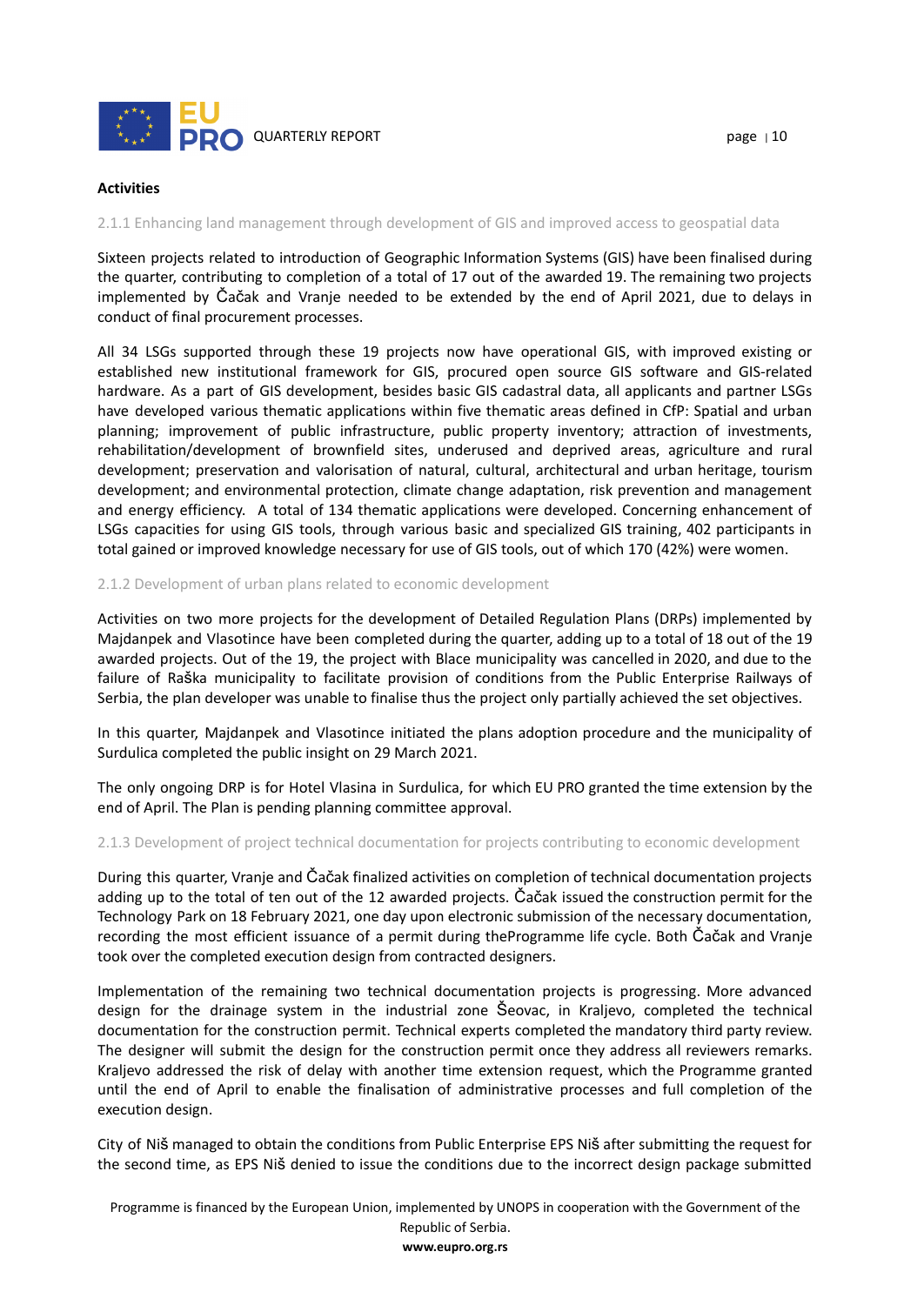

for the first time. While being at risks of delays, the designers have finalised the majority of the design for the construction permit.

2.2 Development/improvement of small-scale infrastructure with economic impact on local level

Activities under the awarded nine projects for development of economic infrastructure have been completed in 2020. The Programme is concluding administrative closure of the implemented projects.

## <span id="page-11-0"></span>**Result 3**

Better social cohesion and attractive living environment through improvement of small scale public infrastructure and social relations

The programme improved working and living conditions with equal access to socially vulnerable groups, but also by using sustainable energy sources, reduced the carbon footprint and decreased the operational costs. 36 out of 37 (97%) completed local infrastructure projects will provide benefits for more than 162,000 users of reconstructed facilities, among them, over 13,000 people from vulnerable groups.

Over 4,880 citizens are directly benefiting from the completed projects in Kučevo and Babušnica during this quarter. With the Programme support, water supply network and replacement of the old asbestos water pipeline will ensure the health and sustainable water supply to 4,823 beneficiaries directly connected to the water supply system and ensure quality service to 22,290 citizens of Kučevo. Long-lasting outcomes will be visible during the forthcoming years, as 20% of the water losses in the old system will decrease the water consumption, along with decreased maintenance and operating costs for 20%. In addition, increased efficiency and accessibility of quality services to all citizens will increase the satisfaction of citizens of Kučevo with local communal services.

Likewise, the reconstructed cultural centre in Babušnica will enable better working conditions for 58 employees and reduced maintenance costs. The adoption of the rule book will improve the use of the premises, while a cultural offer to 12,520 citizens of Babušnica will improve by the creation of adequate working conditions and the purchase of new equipment. The Programmes continuously register the impact of the completed projects on the vulnerable groups, direct beneficiaries and wider community<sup>1</sup>.

Further results of social cohesion interventions are recorded. Three projects in Bor, Požarevac and Lebane improved opportunities for 135 marginalised young people both in higher education and the labour market through learning support programmes and by improving competences of 72 professionals from relevant institutions and the civil sector in working with children and youth from disadvantaged groups.

In Bor, 81 vulnerable youth are empowered for further schooling and employment. Through support in learning and organisation of ICT courses and vocational training, 31 children continued their education , 43 enrolled in secondary school and seven applied for vocational training courses at the National Employment Service. Furthermore, a support network for professional orientation of excluded youngsters is established in cooperation between the public and civil sectors. The Memorandum of Understanding is signed between 13 schools, while 25 professional associates, teachers and Roma assistants from eleven schools are empowered for targeted support and the educational competencies of 40 parents/guardians of youth from marginalised groups are improved.

In Požarevac, 29 highschool youngsters from disadvantaged groups improved their socio-psychological competences and capacities, particularly in relation to further education and employment seek. Additionally, 17 professionals in public and civil sectors enhanced their capacities and established an intersectoral network for development and conducting career guidance programmes which will contribute

Republic of Serbia. **www.eupro.org.rs**

<sup>1</sup> Full impact and the status of local infrastructure project is available in AnnexII\_Att.2.3\_LIP Status\_ENG

Programme is financed by the European Union, implemented by UNOPS in cooperation with the Government of the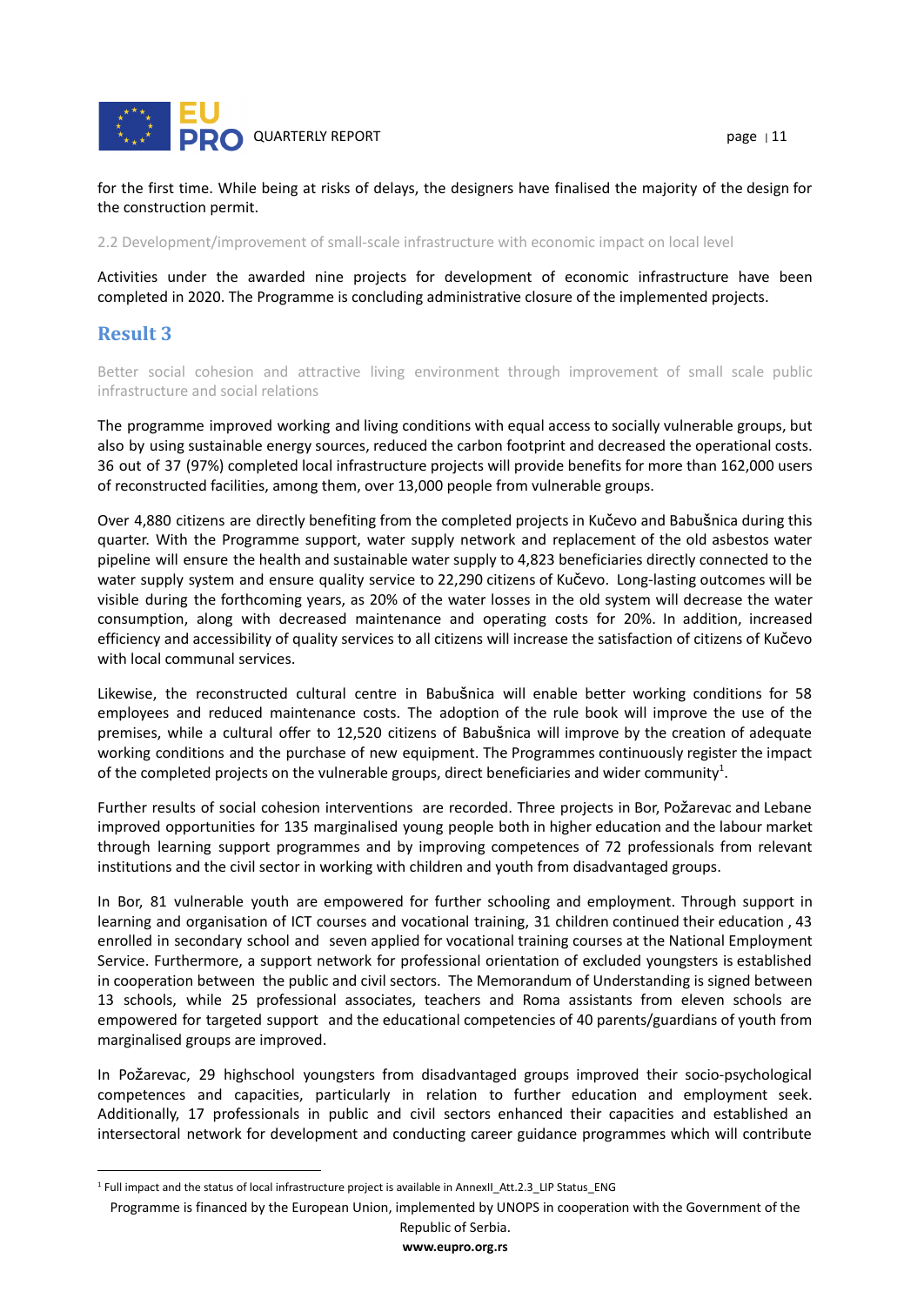

to the higher employment rate for the youths from vulnerable groups on a long run. The recommendations from the projects related to the career guidance and counseling of young people are included in the Local Action Plan for Youth 2021-2025 with precise steps of action.

In Lebane, 25 elementary pupils from vulnerable groups, mostly Roma, underwent the programme of support in education that resulted in improvement of their academic performance for 10% and decrease of their school absence rate for 90%. In addition, competencies of 30 educational professionals are improved for working with children from marginalised groups. Teaching staff acquired knowledge and skills that can contribute to better adaptation of pupils at the beginning of the educational process, to higher educational achievements and adequate inclusion in the school environment . Furthermore, the quality of work of one school is improved through provision of technical equipment.

The inter-municipal project realised in Prijepolje, Priboj, Sjenica, Novi Pazar and Tutin successfully gathered almost 100 representatives of the civil sector, media, the LSGs, the cultural and educational institutions contributing to an inter-ethnic cooperation and understanding of the Bosniak and Serbian communities. Through a participative process, representatives of two ethnic communities jointly worked on identification of 49 elements of the intangible cultural heritage (ICH) of the Sandžak region. The dossiers for the five elements of the ICH (traditional knowledge of making Sjenica-Zlatar cheese, folk lace "ojci", rice flute "pirinče", jam "sita" and pastry "ćetenija") were prepared, according to the UNESCO methodology and officially nominated for their inscription in the National Register of ICH of the Republic of Serbia. In addition to the previously created "Manual for the protection of intangible cultural heritage in multhi-ethnic municipalities"<sup>2</sup>, under the same project six cultural institutions<sup>3</sup> are equipped with 121 units of professional literature related to the cultural heritage. Overall, it is expected that these results will facilitate and contribute to the protection of cultural heritage in the region.

#### **Activities**

3.1 Supporting projects for improvement of the living conditions and quality of public infrastructure in municipalities

During this quarter, Kučevo and Babušnica finalized all activities on local infrastructure projects contributing to completion of a total of 36 out of the awarded 37 projects. With the Programme support, Kučevo replaced 850m of asbestos water pipeline with the construction of 1,100 m of new water supply network from the main pumping station to the main reservoir to ensure the health and sustainable water supply for 4,823 beneficiaries directly connected to the water supply system Likewise, Babušnica completed the reconstruction works on the cultural centre in Babušnica, which will enable better working conditions for 58 employees and reduced maintenance costs, as works included the replacement of the old heating system besides interior works and provision of the new equipment.

The one ongoing is the extension of the water supply system "Roda" in the suburban settlement Dobri Do that derived from the savings in the project budget in Bosilegrad. The works resumed and again suspended until weather conditions stabilised. The Programme granted the time extension request to Bosilegrad until 30 April 2020 to allow the compilation of the small portion of remaining works.

3.2 Supporting projects enhancing inter – ethnic dialogue and cooperation, improving social cohesion and social integration in multi – ethnic communities

<sup>3</sup> The Libraries in Prijepolje, Novi Pazar, Priboj and Tutin, the Cultural Center in Sjenica and the Museum in Novi Pazar

Programme is financed by the European Union, implemented by UNOPS in cooperation with the Government of the Republic of Serbia.

<sup>2</sup> <http://biblioteka-np.org.rs/wp-content/uploads/2020/09/Smernice-za-zastitu-nematerijalnog-nasledja.pdf>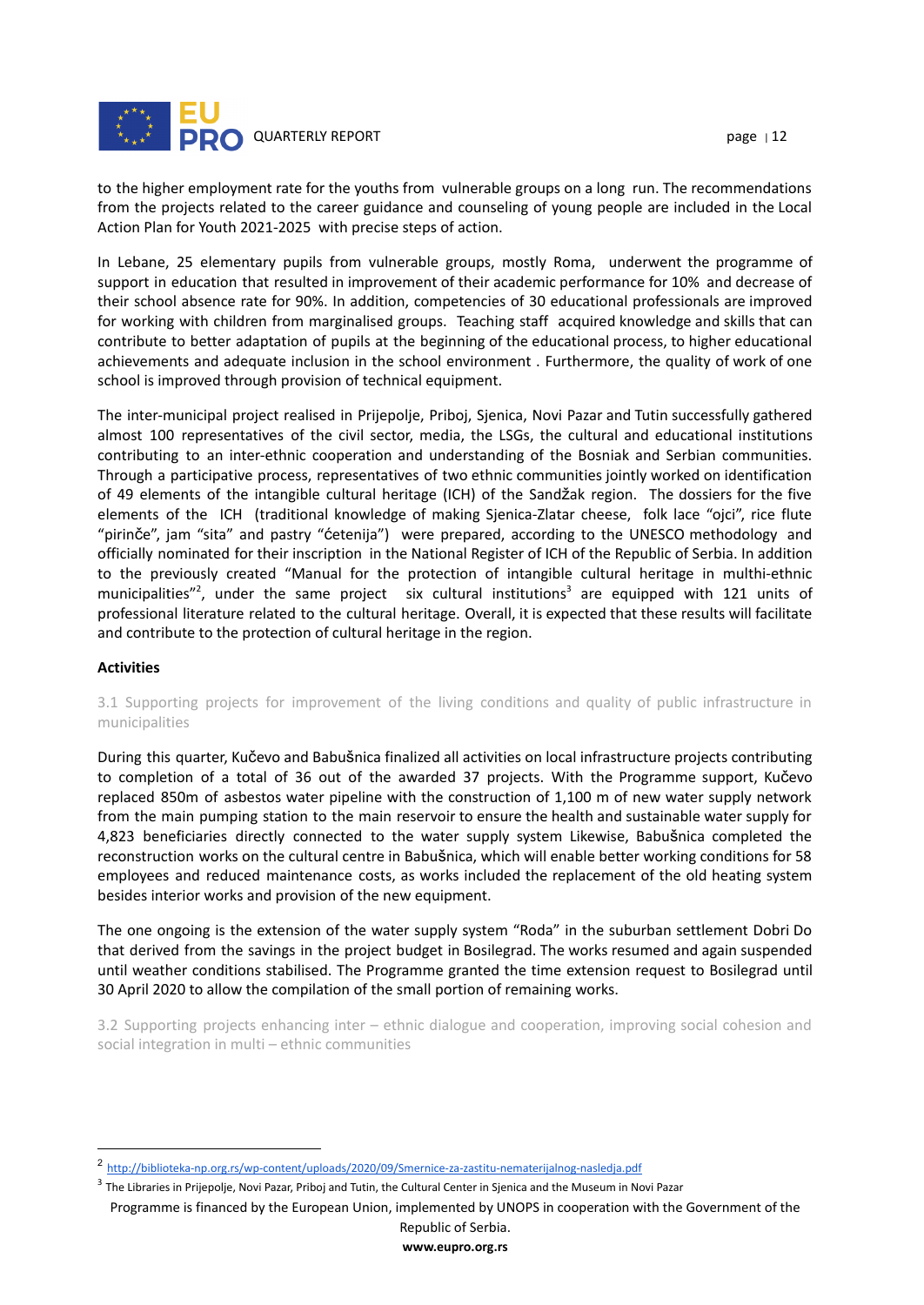

The final remaining active social cohesion project in Sjenica implemented by the Municipal Association for Assisting Children and People with Disabilities "Breeze" was completed in February 2021, marking the end of activities on the 21 awarded grants. The projects are undergoing administrative closure.

The Social Cohesion team conducted a research<sup>4</sup> on the civil sector capacities at the end of January, having three main objectives in focus:

- The CSOs' project management capacities, taking into consideration their experience in project implementation under the Programme
- The CSOs' capacities for participation in the planning and implementation of the local and regional development strategies and projects and cooperation with other sectors
- Contribution of the CSOs to the improvement of social welfare services during and after the COVID-19 crisis

Total of 20 CSOs were surveyed through an on-line questionnaire which contained 76 questions. Following are some of the key findings of the assessment:

- The civil sector still relies mostly on funding opportunities provided through donor programmes, while the other financing opportunities, for example, economic activity, are still not recognised enough by them. Only half of them manage to ensure continuous operations and financing, which indicated need for their further capacitating not only in project management skills, but in development of more innovative approach in funds securing, potentially through establishment of partnership with business sector and development of economic activities and entrepreneurial skills
- The EU PRO Programme contributed significantly to the CSOs' capacity building. Almost all assessed CSOs (95%) stated that suggestions and feedback provided from the EU PRO team helped them to improve their work. Most of them (85%) declared that they improved the quality of realisation of the project activities and the project in general, while 60% of the CSOs stated that they are empowered to meet the procedural and administrative requirements.
- Despite the fact that the majority of CSOs have long-term experience in implementation of partnership projects with other sectors and actively contribute to socio-economic development at the local and regional level they are still not recognised as important partners by the public institutions. They are not sufficiently involved in the planning process, such as development of strategic documents and their participation in cross-sectoral projects is often limited. Reasons for this are two-sided: absence of mechanisms of cooperation with the civil society and lack of will by the LSGs for establishing continuous cooperation, while on the other side, the CSOs need to take more initiative in the local and regional development and further build their capacities in this area.
- The CSOs have operational capacities and expertise in prompt responding to the urgent needs and providing assistance to the most vulnerable citizens in the time of COVID 19 crisis, particularly the organisations that are licenced for provision of social protection services. Their contribution and role during the COVID-19 crisis in relation to the most disadvantaged groups showed that the CSOs should be supported to be the initiators of protocols on cooperation between the public institutions and the civil sector in the emergency situations and to work on better needs assessment, planning and implementing integrated services to address immediate and urgent needs, especially in crisis situations such as COVID-19.
- 3.3 Procurement of COVID-19 related medical equipment and items

<sup>4</sup> Annex III\_Att.3.1\_EPR\_The Civil Sector Survey Results Overview\_March21

Programme is financed by the European Union, implemented by UNOPS in cooperation with the Government of the Republic of Serbia.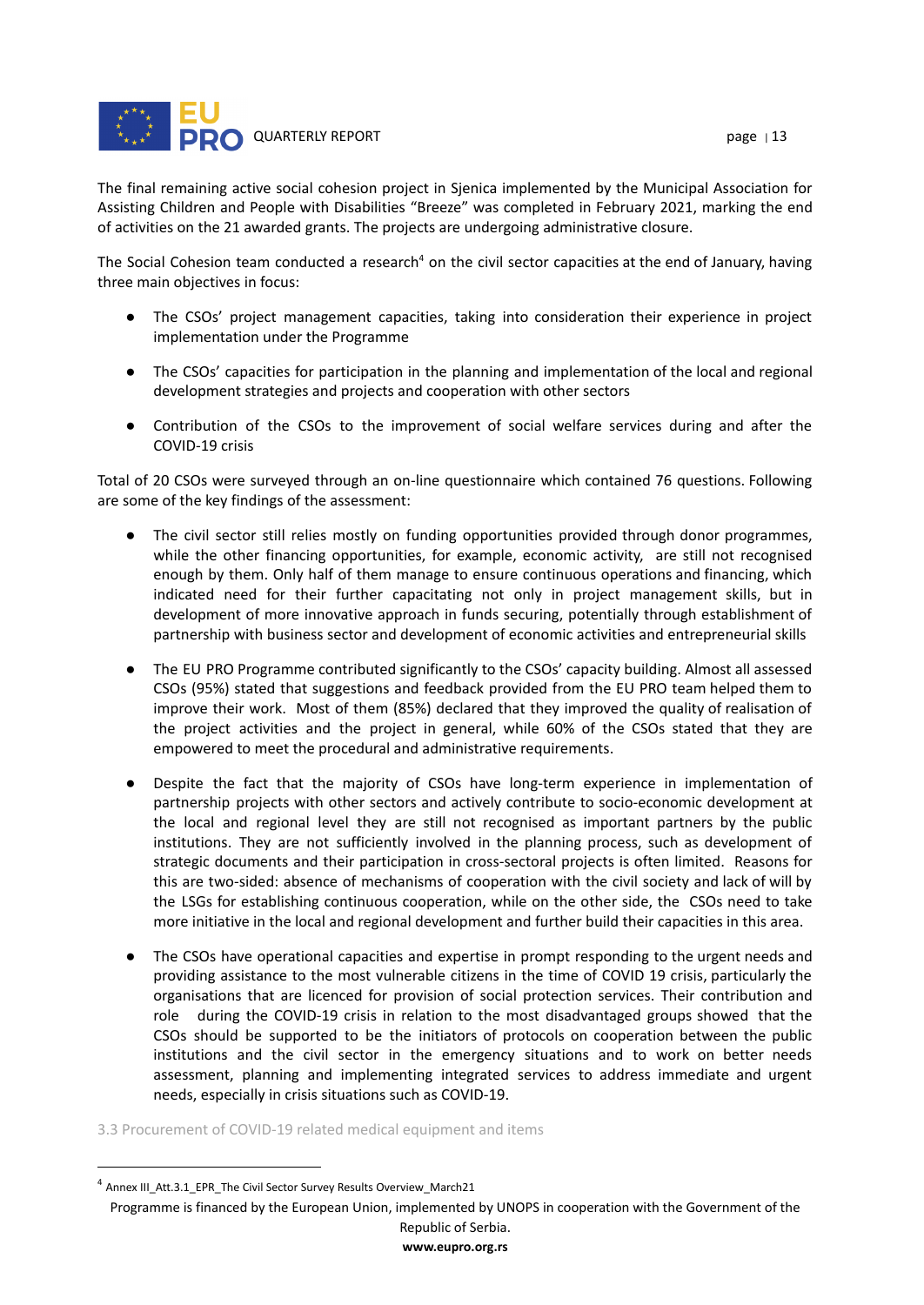

The 19 ambulance vehicles procured in support to the Government's efforts to respond to COVID-19 have been procured and delivered on 17 March 2021. The beneficiary health institutions are located in Ćuprija, Gornji Milanovac, Kraljevo, Kruševac, Leskovac, Golubac, Bor, Knjaževac, Pirot, Novi Pazar, Krupanj, Žagubica, Belgrade, Smederevska Palanka, Belgrade, Loznica, Bujanovac, Medveđa and Jagodina

## <span id="page-14-0"></span>**Management and coordination**

## <span id="page-14-1"></span>**Programme Steering Committee**

The Programme Steering Committee (PSC) did not meet during the quarter, the next meeting is planned for April - May 2021.

## <span id="page-14-2"></span>**Coordination**

The Programme maintained coordination of activities with the national institutions and other development projects ensuring synergies and complementarity of interventions.

Partnership with the Swiss PRO Programme continued to yield results and their support to enhancement of the Good Governance principles at the local was further strengthened by the adoption of one regulation by the City of Kragujevac who adopted the decision on initiation of the sports programme development in relation to the construction of sports fields in "Veliki Park" supported by the Programme. So far, a total of 21 regulations have been adopted by 18 LSGs.

The EU PRO assistance to SMEs was presented at the on-line SME [Forum](https://www.msp-forum.rs/govornici/) held in Belgrade on 30-31 March attended by over 1,000 SME representatives. This two-day online event was institutionally supported by the Delegation of the European and the EIB gathered, while magazine Nin was a media sponsor. The themes largely focused on the COVID-19 consequences, and the importance of the sector for the overall economy. In addition to the key speakers from the business sector, the EU Delegation representatives, EIB, as well as EU PRO programme presented the EU support to the business sector, while the EU PRO assistance was distinct as providing grants. The Programme visibility was enhanced by the video materials on EU PRO SME beneficiaries presented at the forum, and a presentation given by the manager of the SME beneficiary Corten Art from Šabac.

In February 2021, the EU PRO participated in the Social Dialogue on Social Politics and Health Protection as starting points for drafting the Law on Gender Equality organised by the Ministry of Human and Minority Rights and Social Dialogue with support of the UN Women. The participants emphasized different issues related to the social and health protection that need to be addressed: inter-sectoral approach in provision of services, health services targeting women in rural areas, services targeting victims of domestic or partner violence which number increased during the COVID-19 crisis, the crisis in business sector caused by the coronavirus pandemic that affected women much more than men, because they are represented in the sectors most affected by the crisis, such as tourism and hospitality , etc. The draft Law should be submitted to the Assembly in April.

The Programme attended webinar "Diaspora & Donations'' in February within the "Alternative Funding and Donations for Local Entities in Serbia'' project implemented by NALED and the German Development Cooperation together with the Loud Crowd Association. The objectives of the project are identification of the potential for cooperation with diaspora and barriers to their greater investment, as well as to strengthen local governments and NGOs to design and offer quality projects that would be funded by diaspora. According to the World Bank's data, in the previous decade, the diaspora sent three to 3.7 billion Euros a year to Serbia, which is 50% more than the average inflow of foreign investments. Directing these funds to donations and investments would significantly accelerate Serbia's economic growth, while providing an

Programme is financed by the European Union, implemented by UNOPS in cooperation with the Government of the

Republic of Serbia. **www.eupro.org.rs**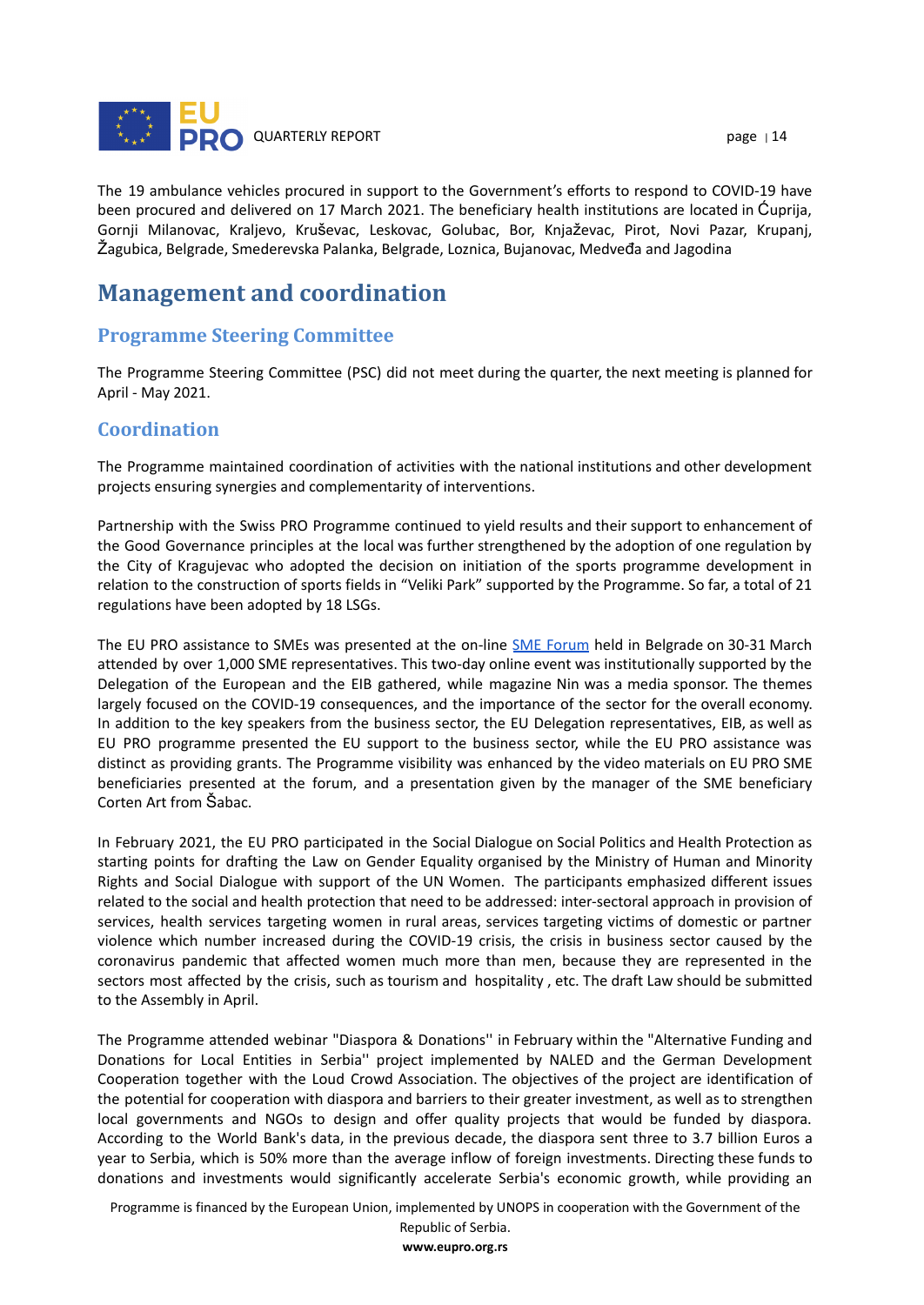

online platform through which to donate or invest in selected projects could be an effective solution to support the communities from which they originated. The country is preparing the first draft of the Action Plan for Economic Migration, which envisages simplification of procedures for sending foreign remittances and establishing a platform for diaspora donations by 2023.

In March 2021, the EU PRO representative attended the webinar "Social Recovery of Europe" organised by the EU Info Centre with panelists from the DEU, civil sector and the SCTM. The DEU representative emphasized that in the following period the most important segments that will affect Europe's recovery are economy, health care, support to employment and education. The NGO representative said that the marginalised and vulnerable groups were the most affected by the pandemic. Their needs were not considered when the specific measures were created and introduced in order to address the COVID-19 crisis. These measures require assessment in order to establish what were their impacts on the status of excluded groups and to create systemic solutions for all citizens in exercise of social and economic rights.

The Programme participated at the ninth SCTM GIS [network](http://www.skgo.org/vesti/detaljno/2592/odrzan-deveti-sastanak-skgo-mreze-za-gis) meeting held online on 2 February. The three-part event included an update of the Analysis of the development of local GIS systems, Geoportal updating presented by the Republic Geodetic Authority (RGA) and presentation of three GIS projects supported through EU PRO. Topola, Kraljevo and Kragujevac in partnership with Knić and Rekovac presented their achievements with an emphasis on GIS innovative topics and technologies.

#### <span id="page-15-0"></span>**Finances**

The following are the main financial indicators<sup>5</sup>:

- The total delivery as of 31 March 2021 was 24,248,261 Euros or 96.99% of the Programme budget;
- The forecast delivery for the next reporting period is 428,594 Euros.

#### <span id="page-15-1"></span>**Human resources**

In line with the Programme closure plan, downsizing of the human resources has commenced following the UNOPS corporate procedures. As of the end of February two positions have been terminated, and an additional four at the end of March.

Annual performance reviews for 2020 have been duly completed by Programme personnel and satisfactory performance has been confirmed accordingly. Furthermore, individual performance related objectives and learning plans for 2021 were established in corporately given timelines.

In Q1 of 2021 personnel have engaged in the following learning opportunities available through UNOPS corporate learning funds:

- Sector Manager for SMEs and BSOs attended a series of workshops as a part of the ongoing Leading People Programme.
- Programme Associate for SMEs and BSOs has completed training in Agile Project Management, Coaching Modes and Year-End Performance Conversations.
- Programme Senior Assistant for SMEs and BSOs has completed Gender Equality in Sustainable Project Management, United Nations Human Rights Responsibilities and Google Workspace: Working with externals courses.

<sup>&</sup>lt;sup>5</sup> While these figures provide quality insight into the Programme's spending, the final figures are only provided in the Programme's financial reports.

Programme is financed by the European Union, implemented by UNOPS in cooperation with the Government of the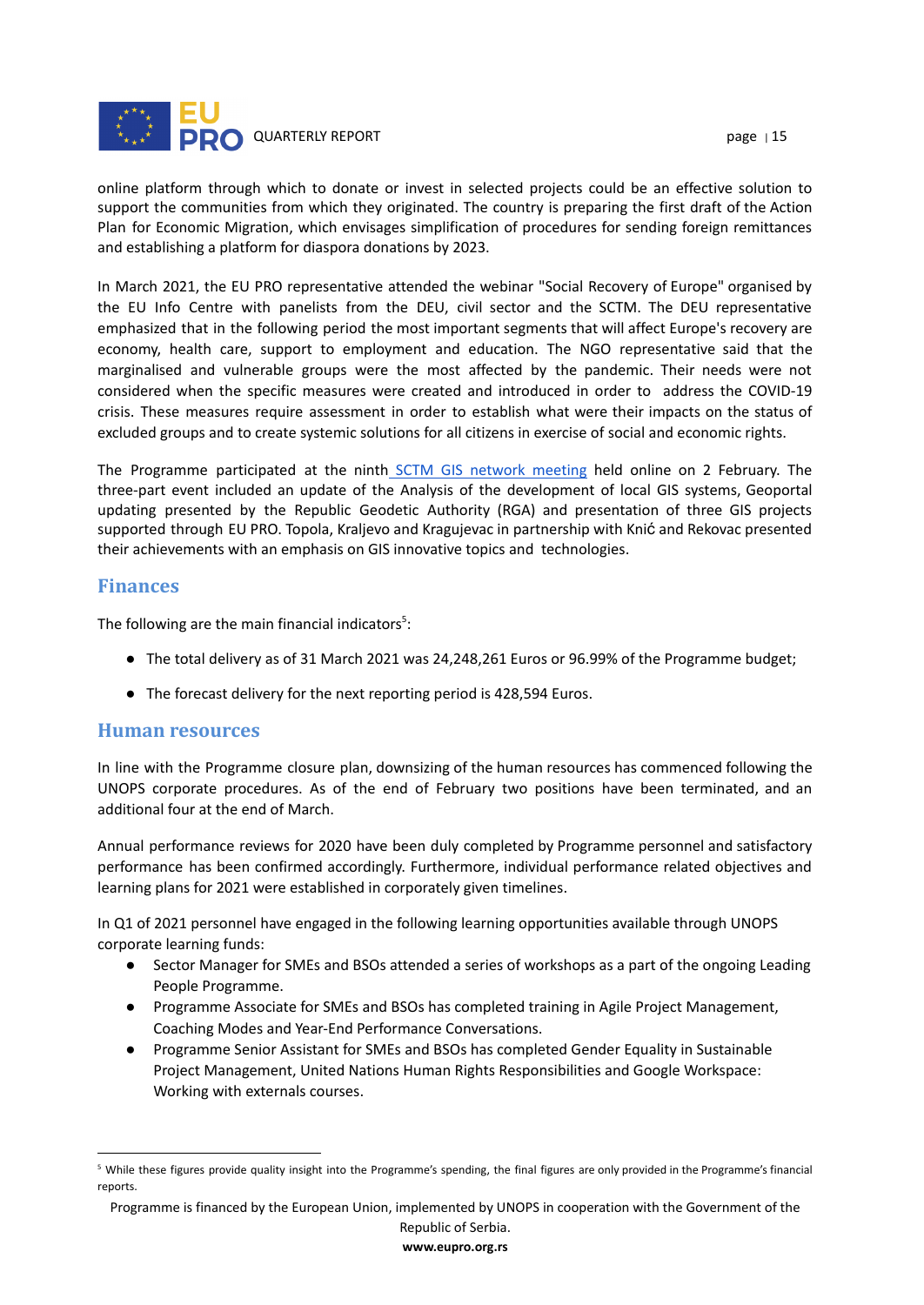

### <span id="page-16-0"></span>**Procurement**

Having that the contracting period for the Programme ended on 31 December 2020, no new procurement processes were initiated and the procurement-related activities during the quarter included monitoring of delivery of contracted goods and services. Continuing the activities on COVID-19 response, the Programme organised the delivery and handover of the 19 ambulance vehicles to Health Centers which were put in immediate use after the delivery. Additionally, New Year packages were delivered and distributed to end users.

## <span id="page-16-1"></span>**Grants administrative support**

During the first quarter of 2021, the Grant Administration Unit provided support to the administrative management of projects deriving from the nine Calls for Proposal (CFPs) conducted in the previous years.

Administration of the GSAs during the first quarter of 2021 included:

- Verification of 45 financial/procurement reports
- Conducted administrative closure of 82 GSAs
- Administered 51 budget revisions and time extensions
- Registration updates of 16 Amendments to the GSAs with the VAT Office

## <span id="page-16-2"></span>**Reporting and monitoring**

During the period, the Annual Report for the period 1 January - 31 December 2020 was developed by the Programme. The Programme also prepared monthly reports for UNOPS Serbia and these can be shared with the PSC upon request.

## <span id="page-16-3"></span>**Risks and issues**

- *Blockage of the Suez Canal and consequent stalled or delayed shipments can cause delays in delivery of equipment from China to SME and LSG beneficiaries.* Several SME beneficiaries have contracted equipment from suppliers in China as well as few of the LSGs for GIS-related equipment. The equipment needed to come via cargo ships that pass through the Suez Canal which was blocked for six days in March as a result of an accident with Ever Given Cargo Ship. This caused severe delays in delivery as transporters have not yet compensated the lost time for transportation, and its final effects are yet to be seen. With the approaching end of the Programme, the risk of failure of delivery of equipment to four SMEs and one LSG is being monitored.
- *Usage of the local infrastructure project in Sjenica may be delayed due to the extended period needed for securing connection to power supply.* Sjenica finalised all works on the construction of the kindergarden and performed technical commissioning with temporary power supply, but could not obtain permanent power supply from Public Enterprise for the power supply. Namely, the future power supply is foreseen from the power station within the residential complex that still needs to be completed, so there is a possibility that Sjenica kindergarten will not be operational in September 2021 as planned. The programme is monitoring the progress and, if the issue is not addressed, this obligation will be transferred to Sjenica local administration prior to project closure.
- *● Return of the unspent funds from projects implemented by the CSOs is delayed due to inability of some banks to process the payments.* Most of the social cohesion grantees are facing an issue with the return of unspent funds. Many local banks are not familiar with the procedure and the process is significantly delayed. In order to overcome the problem, the Programme provided additional

Programme is financed by the European Union, implemented by UNOPS in cooperation with the Government of the Republic of Serbia. **www.eupro.org.rs**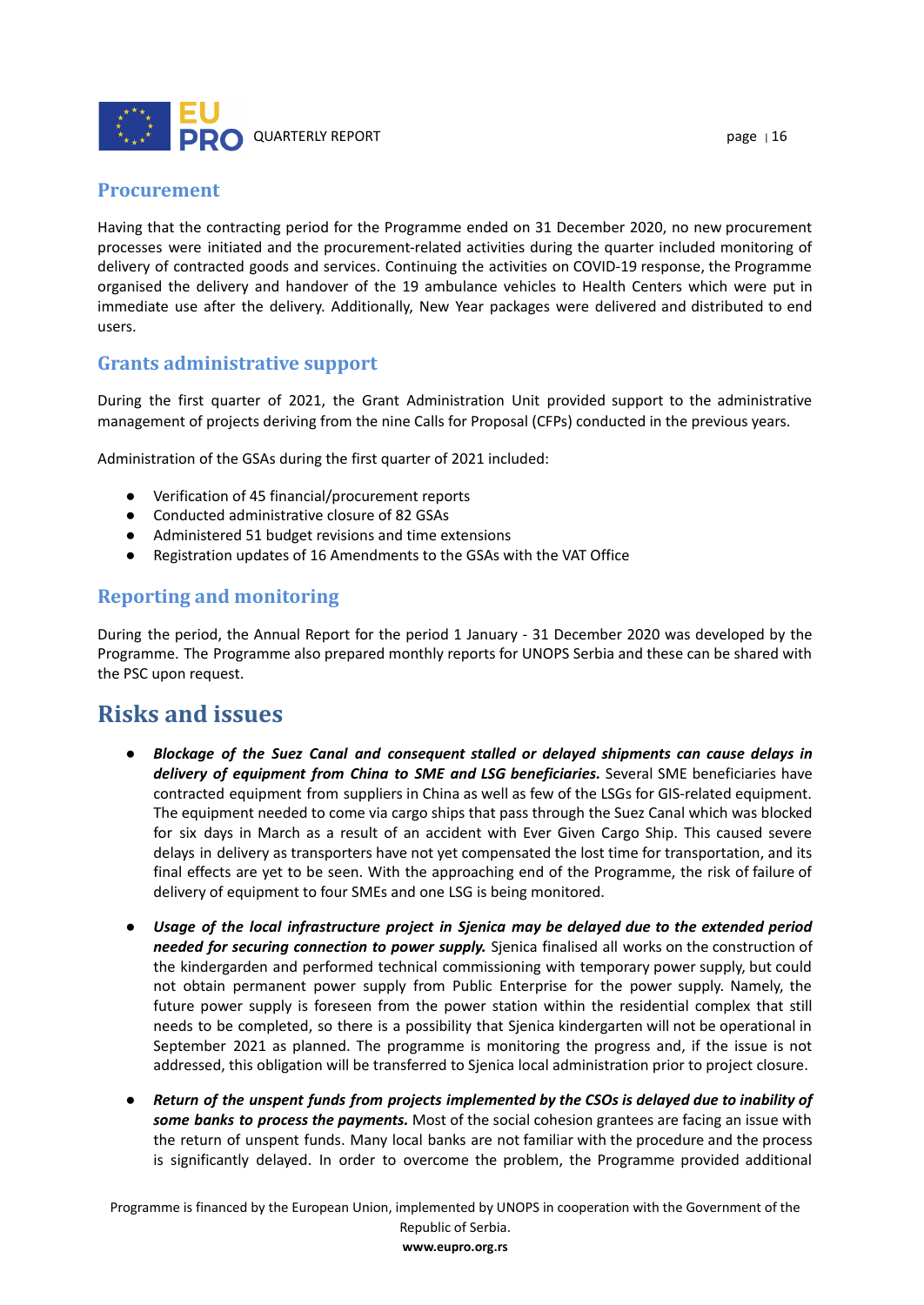

instructions and/or directed them to the beneficiaries and their banks that have already returned the funds for further guidance.

● *Delayed public procurement processes related to the Čačak GIS project may result in cancellation of some of the planned activities.* Even Though Čačak completed all procurement activities on GIS grant, there is still low risk associated with the period for the complaints that could potentially prolong signing of the contract with the service provider and initiation of the works on geodetic survey.

# <span id="page-17-0"></span>**Quality**

The Programme monitors implementation of the quality management expectations throughout implementation of activities.

During the quarter, the Programme conducted a survey of supported Civil Society Organisations which confirmed the relevance of its activities directed towards the CSOs. Namely, considering that a great number of CSOs have interruptions in their work due to lack of funds and consequently an insufficient number of full-time employees, it is a challenge for them to build and improve their capacities for project management (PM). The support of the EU PRO through the projects implementation improved the CSOs' capacities to work with other donors and helped them to improve their work, particularly in procurement and administrative procedures, realisation of activities in unforeseen circumstances and project management of EU funded projects.

Implementation of procurement and administrative procedures was rated as the most demanding during the realisation of the project within the EU PRO. In addition, the implementation of activities that could not be implemented as originally planned, mostly in relation to the COVID-19 crisis, required intensive support from the EU PRO team.

As a testimony of the quality of developed technical designs supported by the Programme, City of Čačak issued the construction permit for the Technology Park one day upon electronic submission of the necessary documentation, recording the most efficient issuance of a permit during the Programme life cycle.

# <span id="page-17-1"></span>**Sustainability**

The implementation of the EU PRO Gender Action Plan  $(GAP)^6$  is in the final phase and the results are being summarized in order to prepare a detailed analysis of the EU PRO's contribution to the gender parity at the end of the Programme. Until now, almost 5,000 women directly benefited from the projects realised under the EU PRO. It should be emphasized that this number is much bigger in practice, but due to the nature of certain projects, mainly from the infrastructure sector, beneficiaries data couldn't be desegregated by gender. Furthermore, it is estimated that almost 30% of the total number of implemented projects ( 92 out of 341 projects ) have a strong contribution to gender equality, mainly in social cohesion and business sectors, but also a few projects in the infrastructure sector.

Programme continues to address sustainability through improved living conditions, local economic economic growth and new environmentally friendly solutions that will on the long run contribute to energy savings and ultimately to decrease pollution as in case of the replaced asbestos water network in Kučevo. The Programme goal was to measure the impact of increased energy efficiency class of local infrastructure buildings to energy savings, for which EU PRO team collected the electricity bills prior intervention, but due

<sup>6</sup> Annex V\_Att.5.1\_EPR\_Gender Plan\_Q121

Programme is financed by the European Union, implemented by UNOPS in cooperation with the Government of the Republic of Serbia.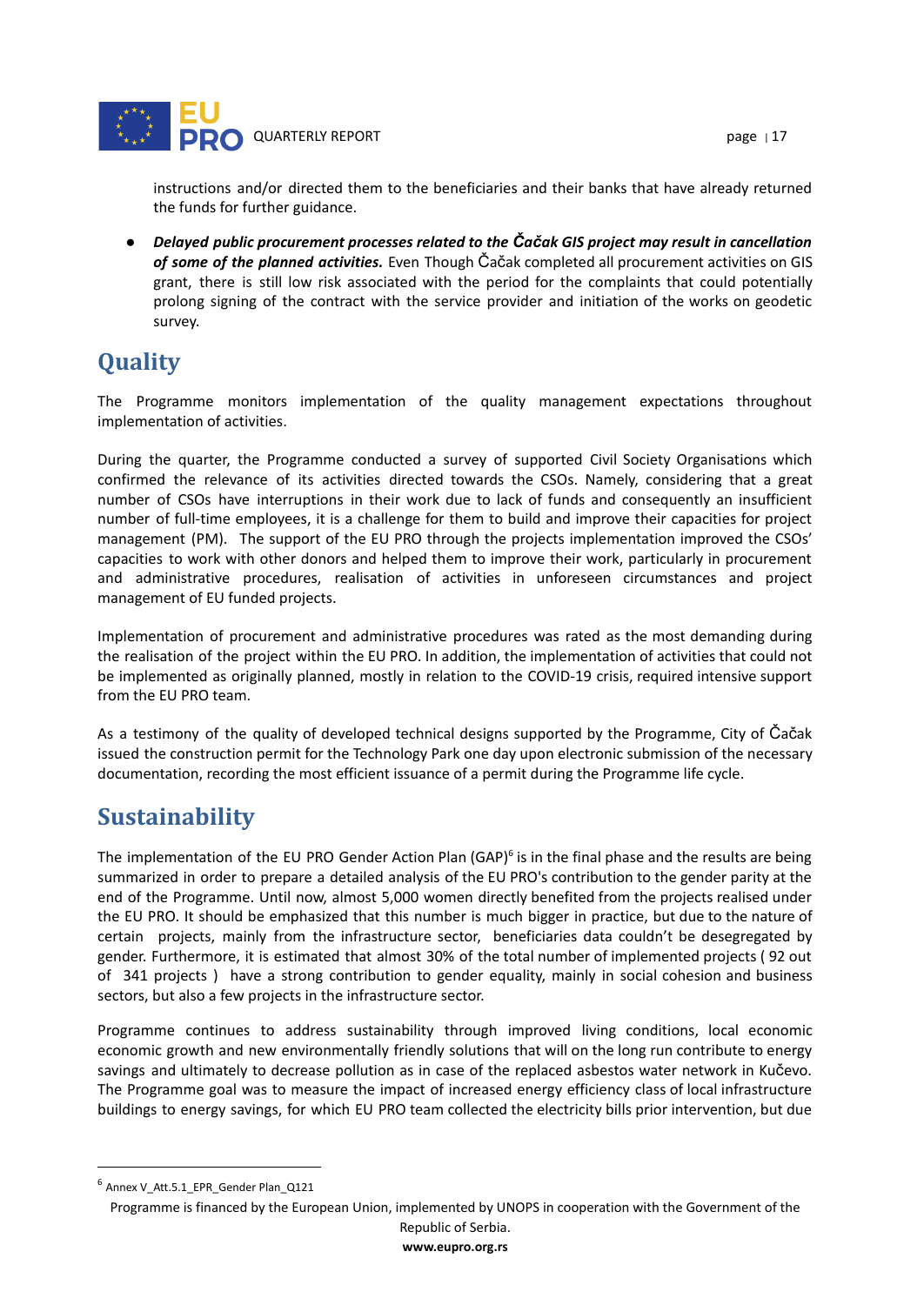

# <span id="page-18-0"></span>**Lessons Learned**

*A more systematic provision of feedback from the Programme beneficiaries on the provided assistance may educate and improve the current and future activities.* Though the Programme continuously seeks informal feedback from its beneficiaries on the quality and relevance of implemented activities, introducing a mandatory questionnaire for all beneficiaries at the end of implementation of grant support agreements (GSAs) would provide valuable information to the Programme which may be used for improving the quality of the provided assistance.

*Introduction of additional mechanisms to ensure that the most relevant projects are proposed for funding by LSGs will contribute to sustainability of the results.* While the Programme included criteria related to linkages and alignment of proposed projects with relevant local strategies in a vast majority of implemented Public Calls, this only did ensure that projects with the highest prioritisation are, in fact, submitted for funding. Based on this experience, inclusion of additional incentives for nomination of projects which are prioritised through strategic planning processes may be beneficial.

*The Programme should consider simplifying certain procedures in order to facilitate project implementatio***n**. This particularly refers to the implementation of the procurement and administrative procedures, considering that most of the grantees form the civil sector stated in the conducted survey that these procedures were the most demanding part during the project realisation, where the majority of them required Programme's assistance.

# <span id="page-18-1"></span>**Communications and Visibility**

The communications team supported the organisation of the handover of ambulances procured within the EU support to the Government of Serbia through UNOPS. The event held on Friday, 19 March 2021, was attended by the highest national and international officials including President of the Republic of Serbia Aleksandar Vučić, the EU Ambassador to Serbia Sem Fabrizi, Ministers of European Integration, Jadranka Joksimović and Minister of Health, Zlatibor Lončar and the Head of UNOPS, Michela Telatin, as well as 17 ambassadors and representatives of the EU member states. The team prepared three briefing documents, drafted a press release, prepared branding of donated vehicles as requested by DEU and coordinated the event between the respective cabinets of the high level attendees. The handover of ambulances generated great media coverage of over **152** positive media reports, out of which **74** in the national media. In addition the team followed up with four tailored press releases distributed to local media working in the eight municipalities, which did not promote donation themselves, where the ambulances were distributed.

In addition, the Programme activities have been promoted through **153** media reports, out of which 74 (48 percent) in the national media, generated through the project activities and publishing of one press release related to the completion of the local infrastructure project in Babušnica.

During the quarter, as per DEU request, support was provided in development of the EU PRO success story for External Aid Management Reports (EAMR), as well as the overview of the sports and youth related projects supported since 2014 and the overview of all projects implemented in seven districts from 2014 till now. Overview of Competitiveness sector achievements were provided for the DEU presentation at NIN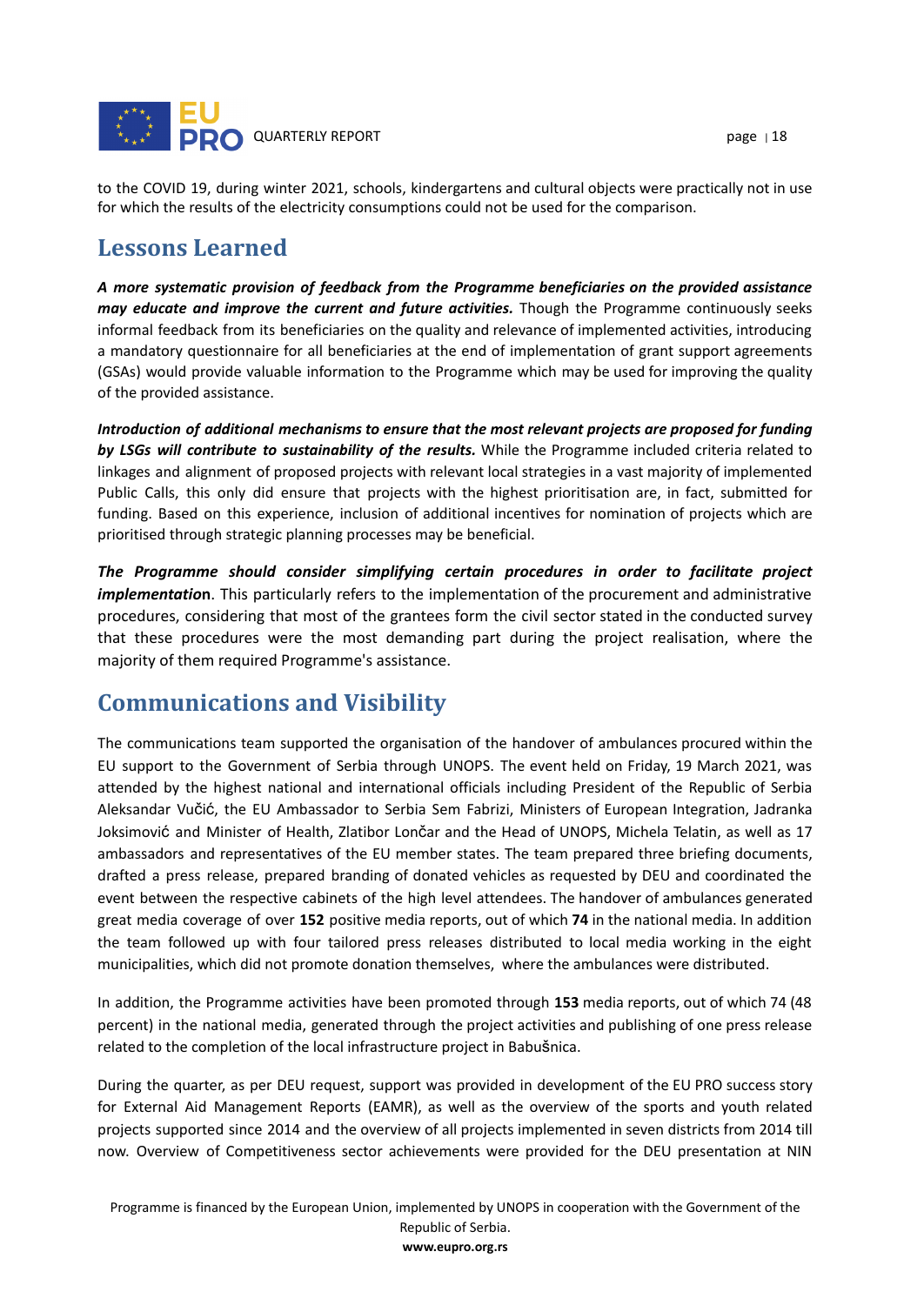

The Communication team also provided necessary support in activities marking the project closure to the SEDA BSO project, while the support in the application of the Programme Visibility Guidelines and advice on visibility event was provided to three different projects, including BSO projects implemented by Pomak, and GIS projects in Kraljevo, Požarevac, Topola, Leskovac and Žagubica.

The Communication team had a meeting with the EUIC to discuss the ongoing and future activities of the EU PRO Communications, and cooperation and agreed that in April 2021, ten success video and written stories will be promoted through EUIC paid placement on Blic website. In coordination with the EUIC team the Programme logo was also positioned on the official DEU website. Additionally, the support was provided to the EUIC team in publishing entrepreneurship success on the official DEU website (Europa.rs) [Ivanjica](http://europa.rs/ivanjica-enterprise-drums-up-business-and-gives-back-to-the-community-with-eus-support/?lang=en) [enterprise improving business and giving back to the community with EU's support](http://europa.rs/ivanjica-enterprise-drums-up-business-and-gives-back-to-the-community-with-eus-support/?lang=en).

In the reporting period 16 written [success](https://www.eupro.org.rs/vesti/uspesne-price) stories and four video stories **were published** on the website and promoted on the Facebook, Twitter and Instagram pages all developed through partnership with V+O agency which contracted was annexed in consideration with the overall EU PRO Programme extension and the timeline and budget were adjusted accordingly. The Agency completed the work on the Calendar Competition activity, as the exhibition panels were distributed to the EUIC Belgrade and EU Info Niš and the awards distributed to the winners. Regarding the evaluation of Communication Strategy activity, the survey was completed by 194 local stakeholders, while 28 national and local stakeholder participated in evaluation via interviews. The materials developed within Media Competition activity pending official initiation of the EU PRO Plus programme.

The second and third results video for the infrastructure sector was developed featuring Local [infrastructure](https://www.youtube.com/watch?v=pip1Os0qrPU) [projects](https://www.youtube.com/watch?v=pip1Os0qrPU) and Detailed Regulation Plans, and the work on a similar video format will follow for other activities. The support in visibility and communication guidelines was contributed to one MSE and GIS project in Požarevac.

During the reporting period, the website received 13,834 visits from 9,342 unique visitors, while the most visited pages were those related to the Public Calls, news and success stories. A total of 58 Facebook posts were liked 2,834 times, 84 times shared and reached 140,344 people. The Twitter page has attracted similar attention, with 57 Tweets that were liked over 380 times and retweeted over 110 times. The pages now stand at 18,832 followers on Facebook, and 1,102 followers on Twitter. The EU PRO Instagram account has 2,477 followers and has been updated with 45 posts related to the programme success stories and Calendar competition winners. The padi promotion of the posts on Facebook and Instagram besides attracting a limited amount of negative comments, mainly on Facebook, expressing distrust in the EU support also generated direct interest in participation in the Programme activities.

The EU PRO **YouTube Channel and website updated with five videos,** four dedicated to the successful projects and one to the Calendar Competition winners, resulting in a total of **196** and **97** videos, respectively.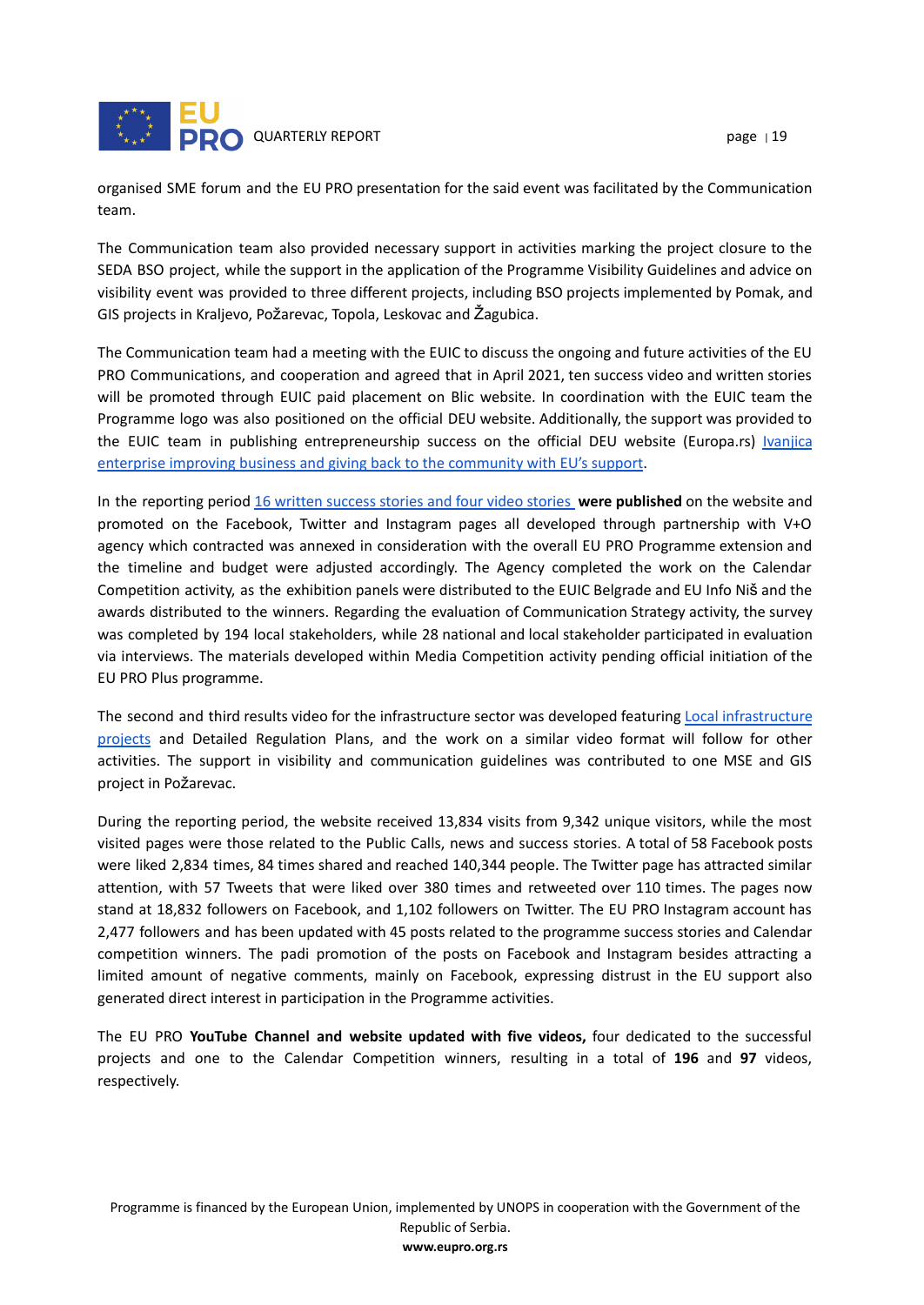

# <span id="page-20-0"></span>**Work Plan 7**

**Result 1: Improved technological structure of SMEs and their ability to increase their market share**

**Activity 1.1** Finalize implementation of remaining 22 grants awarded under Second Call for MSEs and administratively close all training SME grants. Collect information on the outcomes and impact of the Activity.

**Activity 1.2** Monitor and support implementation of the RRA Zlatibor grant. Administratively close all remaining BSO grants. Collect information on the outcomes and impact of the Activity.

**Result 2: Improved conditions for business operations through more efficient administrative service provision, better land management and specific small scale infrastructure investments**

**Activity 2.1.1** Monitor activities related to the implementation of the remaining two Grant Support Agreements (GSA) for the development of the GIS. Collect information on the outcomes and impact of the Activity.

**Activity 2.1.2** Monitor activities related to the implementation of DRP Surdulica and closure of remaining nine grants. Collect information on the outcomes and impact of the Activity.

**Activity 2.1.3** Monitor activities related to two remaining technical documentation projects and ensure closure of all finalised. Collect information on the outcomes and impact of the Activity.

**Activity 2.2** Finalise administrative closure of the remaining three completed projects. Collect information on the outcomes and impact of the Activity.

**Result 3: Better social cohesion and attractive living environment through improvement of small scale public infrastructure and social relations**

**Activity 3.1** Monitoring of implementation of the one remaining local infrastructure project in Bosilegrad. Collect information on the outcomes and impact of the Activity.

**Activity 3.2** Follow up on the closure process of remaining ten social cohesion grants. Collect information on the outcomes and impact of the Activity.

**Activity 3.2** Collect information on the outcomes and impact of the Activity.

<sup>&</sup>lt;sup>7</sup> Quarterly Plan for Q3 of 2020 provided in Annex [V\\_Att.5.2\\_EU](https://docs.google.com/document/d/1BRIjTdFI1ZE4MwdzckFN5fqyoiZwDKy7/edit) PRO Quarterly Plan

Programme is financed by the European Union, implemented by UNOPS in cooperation with the Government of the Republic of Serbia.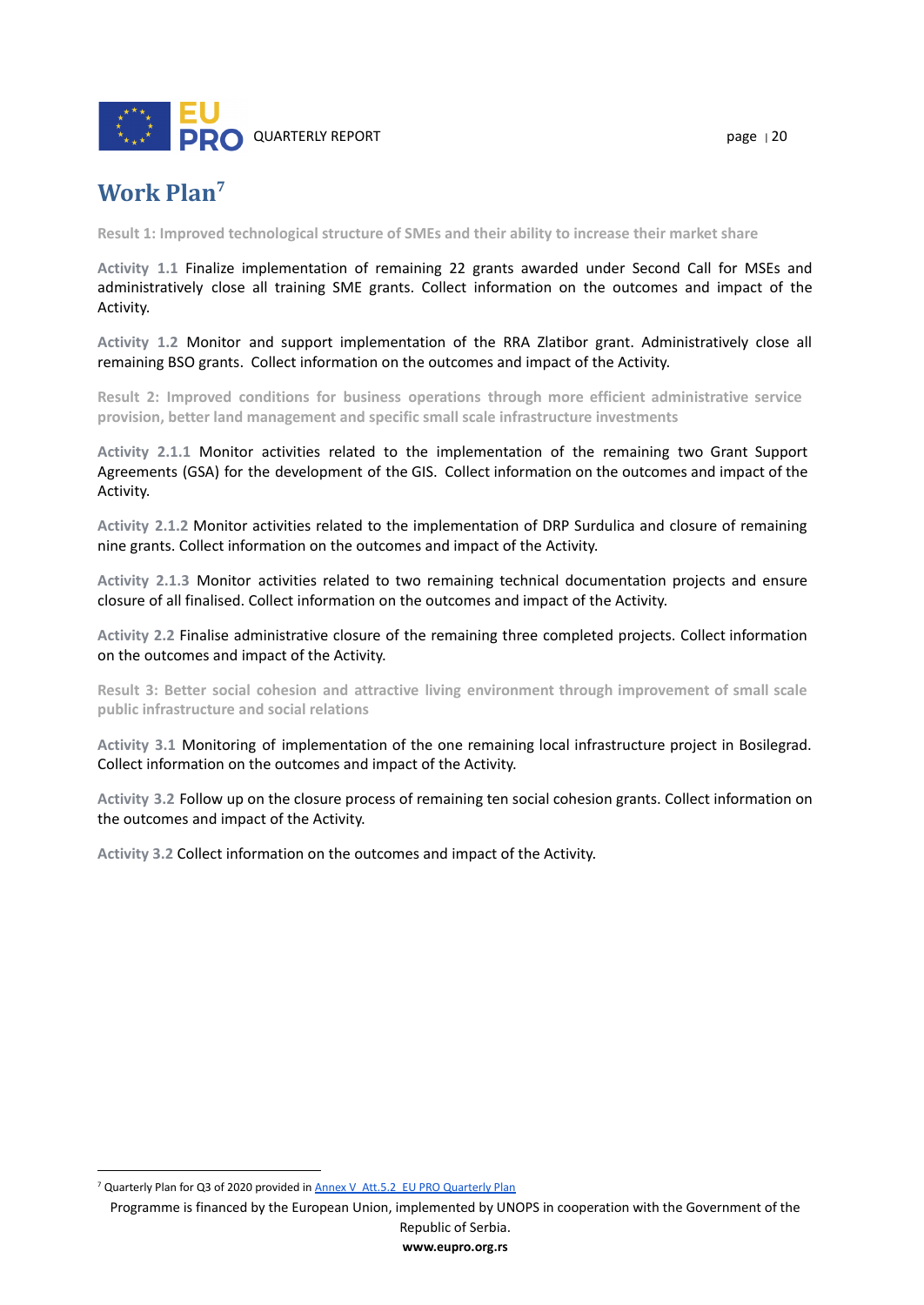

# <span id="page-21-0"></span>**LFM – progress against indicators**

#### **Legend**

| Activity completed, outputs delivered in accordance with the set targets |
|--------------------------------------------------------------------------|
| Activity progressing in accordance with the plan                         |
| Activity progresses with manageable delay                                |
| Activity is critical                                                     |

| <b>Overall Objective</b>                                                                                                                           |                                                                                                                                                                                                                                                                                                                                                                                                                                                                                                                                                                                                                                           |  |  |  |
|----------------------------------------------------------------------------------------------------------------------------------------------------|-------------------------------------------------------------------------------------------------------------------------------------------------------------------------------------------------------------------------------------------------------------------------------------------------------------------------------------------------------------------------------------------------------------------------------------------------------------------------------------------------------------------------------------------------------------------------------------------------------------------------------------------|--|--|--|
|                                                                                                                                                    | To contribute to more balanced socio - economic development in Serbia                                                                                                                                                                                                                                                                                                                                                                                                                                                                                                                                                                     |  |  |  |
| <b>Global Competitiveness Index</b><br>Report rank 60 until the end of<br>the Programme                                                            | The World Economic Forum paused comparative country rankings on<br>the Global Competitiveness Index in 2020 due to turbulent time for<br>the global economy. Instead, a special edition of the Global<br>Competitiveness Report, How Countries are Performing on the Road<br>to Recovery, has been published. In the 2019 Global Competitiveness<br>Report Serbia kept the same number of points for Global<br>Competitiveness Index, but dropped to $72nd$ place on the ranking list<br>in comparison to the 65 <sup>th</sup> position it had in 2018. The report will<br>revert to a benchmarking exercise in 2021. <sup>8</sup>        |  |  |  |
| The overall contribution of SMEs<br>to export increased by 3% by the<br>end of the Programme                                                       | The Statistical Office of the Republic of Serbia registered external<br>trade of goods in the value of 3,560.2 Million USD in the first two<br>months of 2021. Compared to the same period in 2020, this is an<br>increase of 12,2% from 3,173.9 Million USD. The export in January<br>2021 was similar as in the 2020. However, the increase has mainly<br>happened in February of 2021. Data for March 2021 has not yet been<br>released.<br>The value of export of the SMEs supported by the Programme<br>increased in the Q1 2021 increased by by 24.86% to 2.9 million Euros<br>in Q1 2021 compared to 2.3 million Euros in Q1 2020. |  |  |  |
|                                                                                                                                                    |                                                                                                                                                                                                                                                                                                                                                                                                                                                                                                                                                                                                                                           |  |  |  |
| <b>Project Purpose</b>                                                                                                                             | To enhance competitiveness and social cohesion of the less developed areas by increasing the<br>productivity of SMEs and developing/improving the business enabling and social infrastructure                                                                                                                                                                                                                                                                                                                                                                                                                                             |  |  |  |
| At least 95% of SMEs supported<br>through the Programme increase<br>gross value added/employed<br>ratio as a result of the<br>Programme assistance | Data on increased revenue in 2020 can be monitored for the 73<br>enterprises for which the Financial Reports for 2020 have been<br>published so far. These companies recorded an increase in revenue<br>by 15.5% in 2021 compared to 2020.<br>Out of 203 supported companies, 55 companies have registered<br>direct export in Q1 2021. The value of annual exports in Q1 2021<br>increased by 24.86% compared to Q1 2020 when it was 2,3 million<br>Euros to 2.9 Million Euros in Q1 2021. Data on revenue is not<br>available at the quarterly level.                                                                                   |  |  |  |
|                                                                                                                                                    |                                                                                                                                                                                                                                                                                                                                                                                                                                                                                                                                                                                                                                           |  |  |  |

<sup>8</sup> [http://www3.weforum.org/docs/WEF\\_TheGlobalCompetitivenessReport2020.pdf](http://www3.weforum.org/docs/WEF_TheGlobalCompetitivenessReport2020.pdf)

Programme is financed by the European Union, implemented by UNOPS in cooperation with the Government of the Republic of Serbia.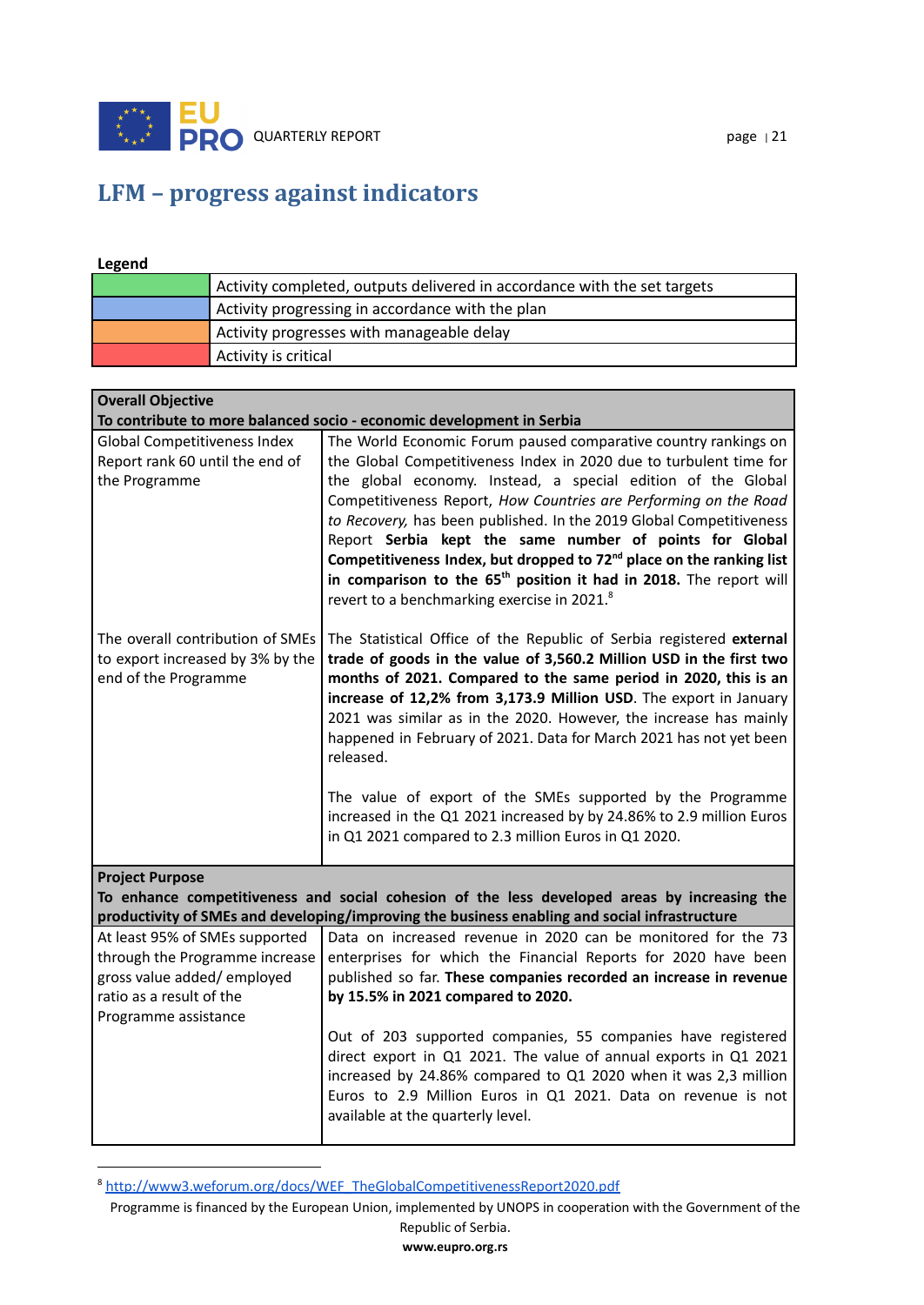

| 1000 newly employed as a<br>direct/indirect result of the<br>Programme assistance                                                                      | Thus far, the Programme contributed to creation of 1,367 new jobs.<br>As a result of assistance to SMEs, 556 new jobs (out of which 241 or<br>43% are women) have been created in 199 beneficiary enterprises. In<br>addition, the Programme indirectly contributed to the creation of at<br>least 811 more jobs thus far as a result of the economic infrastructure<br>projects (781) and realised technical documentation projects (30). |
|--------------------------------------------------------------------------------------------------------------------------------------------------------|--------------------------------------------------------------------------------------------------------------------------------------------------------------------------------------------------------------------------------------------------------------------------------------------------------------------------------------------------------------------------------------------------------------------------------------------|
| <b>RESULT 1</b>                                                                                                                                        | Improved technological structure of SMEs and their ability to increase their market share                                                                                                                                                                                                                                                                                                                                                  |
| Activity 1.1 Up to 200 SMEs                                                                                                                            | A total of 203 SMEs have been directly supported by the Programme,                                                                                                                                                                                                                                                                                                                                                                         |
| supported through Programme<br>activities                                                                                                              | out of which 94 as a result of the First Call for MSEs and an additional<br>109 as a result of the Second Call for MSEs. During the reporting<br>period, 2 projects were completed, adding up to a total of 183.<br>Activities on the remaining 20 projects implemented by SMEs will be<br>be completed in Q2 2021.                                                                                                                        |
| Activity 1.2 Up to 20 BSOs/NGOs<br>supported through Programme<br>activities                                                                           | During the reporting period two more projects implemented by BSOs<br>have been finalised, adding up to a total of 19. The final ongoing<br>project will be completed in May 2021.                                                                                                                                                                                                                                                          |
| <b>RESULT 2</b>                                                                                                                                        |                                                                                                                                                                                                                                                                                                                                                                                                                                            |
|                                                                                                                                                        | Improved conditions for business operations through more efficient administrative service provision,                                                                                                                                                                                                                                                                                                                                       |
|                                                                                                                                                        | better land management and specific small scale infrastructure investments                                                                                                                                                                                                                                                                                                                                                                 |
| Activity 2.1.1 Up to 34 LSGs<br>supported in order to digitalise<br>and update geo-spatial data<br>during Programme<br>implementation                  | Seventeen out of the 19 awarded grant support agreements targeting<br>34 LSGs have been completed, 16 of which during the reporting<br>period. The remaining two ongoing projects are expected to be<br>finalised by the end of April 2021.                                                                                                                                                                                                |
| Activity 2.1.2 Up to 18 LSGs<br>supported in the development of<br><b>DRPs during Programme</b><br>implementation                                      | Nineteen grant support agreements for the development of detailed<br>regulation plans have been supported. During the reporting period,<br>two projects were finalised making the total number of 17 completed<br>projects. The remaining two ongoing projects are expected to be<br>finalised by the end of April 2021.                                                                                                                   |
| Activity 2.1.3 Technical<br>documentation developed for up<br>to twelve infrastructure projects<br>related to economic<br>development                  | Twelve grant support agreements for the development of technical<br>documentation are supported. During the reporting period, two<br>projects were finalised contributing to the total number of ten<br>completed projects.                                                                                                                                                                                                                |
| Activity 2.2 Up to nine public<br>infrastructure projects with<br>economic impact implemented<br>until the end of the Programme                        | Nine grant support agreements for the implementation of economic<br>infrastructure projects are implemented and the activities concluded<br>in December 2020.                                                                                                                                                                                                                                                                              |
| <b>RESULT 3</b>                                                                                                                                        |                                                                                                                                                                                                                                                                                                                                                                                                                                            |
|                                                                                                                                                        | Better social cohesion and attractive living environment through improvement of small scale public                                                                                                                                                                                                                                                                                                                                         |
| infrastructure and social relations                                                                                                                    |                                                                                                                                                                                                                                                                                                                                                                                                                                            |
| Activity 3.1 Up to 37 public<br>infrastructure projects<br>contributing to improved living<br>conditions implemented until<br>the end of the Programme | Thirty-seven grant support agreements have been awarded for the<br>implementation of local infrastructure projects. During the reporting<br>period two projects are finalised making the total number of 36<br>completed projects.                                                                                                                                                                                                         |